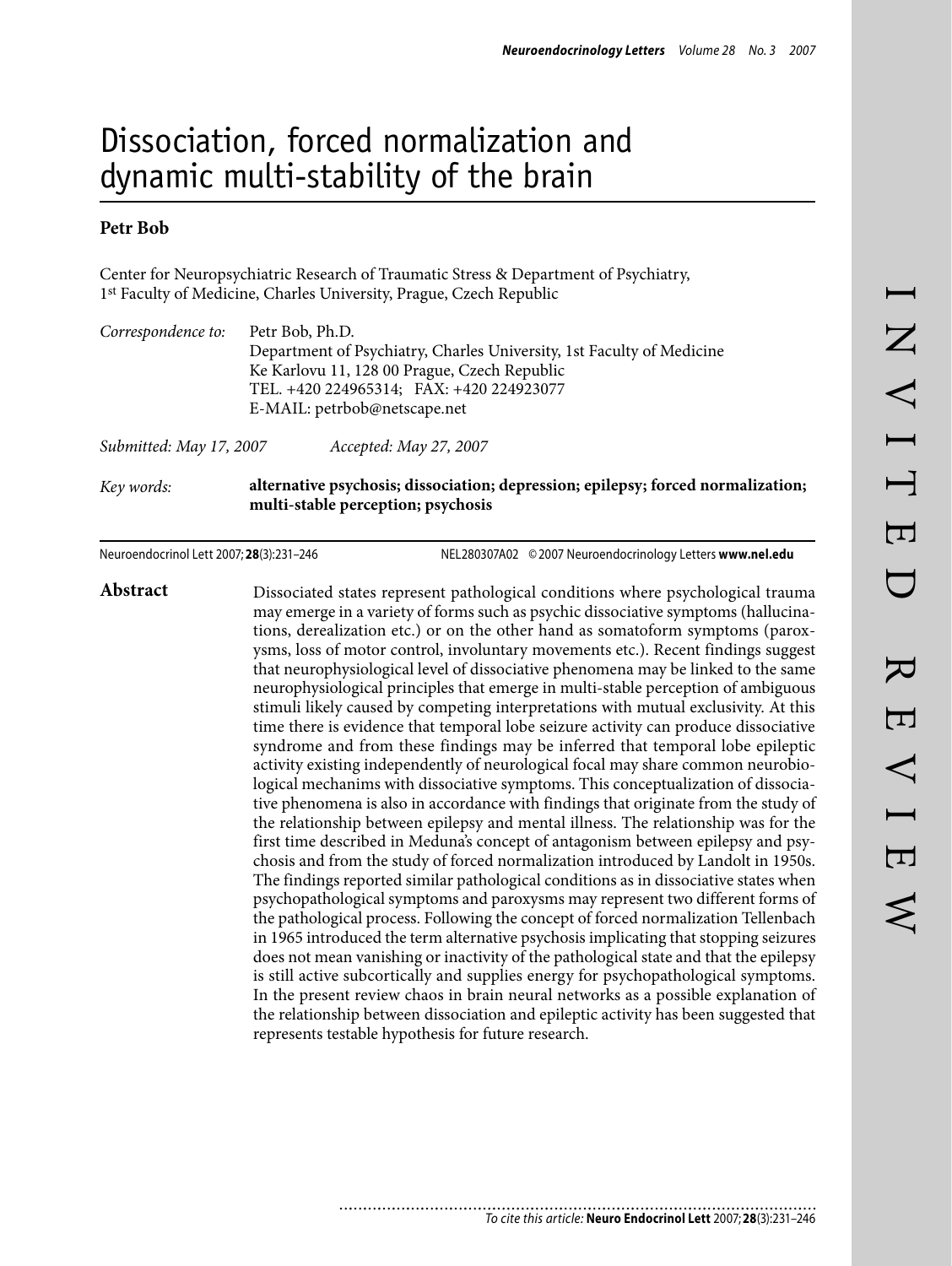**The concept of dissociation** was initiated mainly in the work done by Pierre Janet (Janet, 1890). The development continued in the works of dynamic psychiatrist and depth psychologist (e.g. S. Freud, C.G. Jung, A. Adler and others) (Ellenberger, 1970). The contemporary state in the field supports the validity of these findings for explanation of many psychopathological symptoms and the other psychological phenomena (Frankel, 1996; Butler *et al.* 1996).

Concept of dissociation elaborated by Pierre Janet includes pathological conditions when psychological trauma may emerge in various forms such as psychopathological symptoms, somatoform symptoms and paroxysms (Ellenberger, 1970; Bob, 2003a; van der Hart and Friedman, 1989). Similar pathological conditions occur also in the cases of forced normalization and alternative psychosis that describe the relationship between epilepsy and mental diseases that may emerge as reciprocity between seizures and psychopathological symptoms (Krishnamoorthy *et al.* 2002). These empirical findings seem to be very important in search of common basis of these extraordinarily interesting phenomena that occur at the interface of psychology, psychiatry and neurology.

# **Dissociation, subliminal processes and the unconscious**

Scientific history of the unconscious became in the field of psychopathology connected to the study of trauma and dissociation. Dissociation is often understood as inability to integrate some contents of thinking or feeling into the consciousness and lead to the category of the unconscious. The term dissociation has its origin in the constituent parts of the term 'dis-association' which means disconnecting or lowering the strength of associative connections. Even before Janet, in the year 1845, Moreau de Tours used the term psychological dissolution (désagrégation psychologique) (van der Hart and Friedman, 1989). Analogically Hughlings Jackson (Meares, 1999) used the term "dissolution" and also the term "dreamy state" which meant splitting consciousness leading to amnesia and other symptoms, such as depersonalization, derealization, hallucination or disagregation of perception. Morton Prince, one from Janet's contemporaries, used the term "co-conscious" in the sense that two consciousness are isolated from one another (Hilgard, 1974). Max Desoir identified two main streams of mental activity as upper or lower consciousness where the lower one may emerge - for example, in hypnosis (Hilgard, 1974). F. Myers introduced the term subliminal Self which was later used also by William James (Hilgard, 1974).

Janet initially elaborated the concept of dissociation in his work Psychological Automatism (Havens, 1966; Janet, 1890; van der Hart and Friedman, 1989), where he sketches his notion of psychic functions and structures. He dealt with psychological phenomena often observable in hysteria, hypnosis and states of suggestion or possession. From 1889 his work was greatly influenced by his collaboration with J.M. Charcot in the Parisian hospital Salpetrière.

During complete psychological automatism (van der Hart and Friedman, 1989), consciousness is totally dominated by repeating past experiences, such as in somnambulism or hysterical crises. In the case of partial automatism, only a part of the consciousness is dominated. In the case of complete or partial automatism systems of unconscious fixed ideas play an important role and repress conscious control and perception. They may emerge in many forms of psychopathological or somatoform symptoms, for example paroxysm, which may be understood as a representation of psychological trauma when a fixed idea is transformed into hallucinations and body movements (Ellenberger, 1970; van der Hart and Friedman, 1989; Bob, 2003b). Janet considered hysteria as a defect of the psychic wholeness. Similarly in cases of abulia he viewed the degeneration of will as a consequence of the influence of unconscious processes which lead to a repression of conscious psychic activity. Janet described many forms of somnambulism, which represent abnormal states of consciousness with their own memory that are inaccessible for the normal state of consciousness. Fixed ideas are also presented in the form of dreams and dissociative episodes (e.g. hysterical attacks) or during hypnosis as a secondary consciousness. A characteristic feature of these states is a lowering of the mental level (abaissement du niveau mental), which is manifested by increased dissociation and mental depression connected to the reduction of psychological tension. It leads to integration at the lower psychological level corresponding to the level of the dominant fixed idea and its psychological automatism (Ellenberger, 1970; van der Hart and Friedman, 1989; Bob, 2003b).

Some new interest in the theory of dissociation appeared after the Second World War along with a restoration of interest in the study of hypnosis. A great interest in psychoanalysis after the First World War led to a state when its own roots at the French school in Salpetrière were forgotten (S. Freud studied there in 1885-86 in J.M. Charcot) (Ellenberger, 1970; Haule, 1984). According to Freud, "dissociated states" are elicited by the repression of the libido energy that is of a sexual nature. Other authors representing the depth psychological trends explained libido differently than Freud. According to C.G. Jung, the libido represents general psychic energy, for Alfred Adler it represents a will for power, and Viktor Frankl believed the libido to be the meaning of life (Bob, 2003b). Modern history of dissociation began in the work of Ernest R. Hilgard who continued in Janet's tradition. His neodissociation theory is sketched in the work "Toward a Neodissociation Theory: Multiple Cognitive Controls in Human Functioning" (Hilgard, 1974) and is described in detail in his book (Hilgard, 1986). Following modern findings show that dissociative processes must be seen as clinical reality (Frankel, 1996).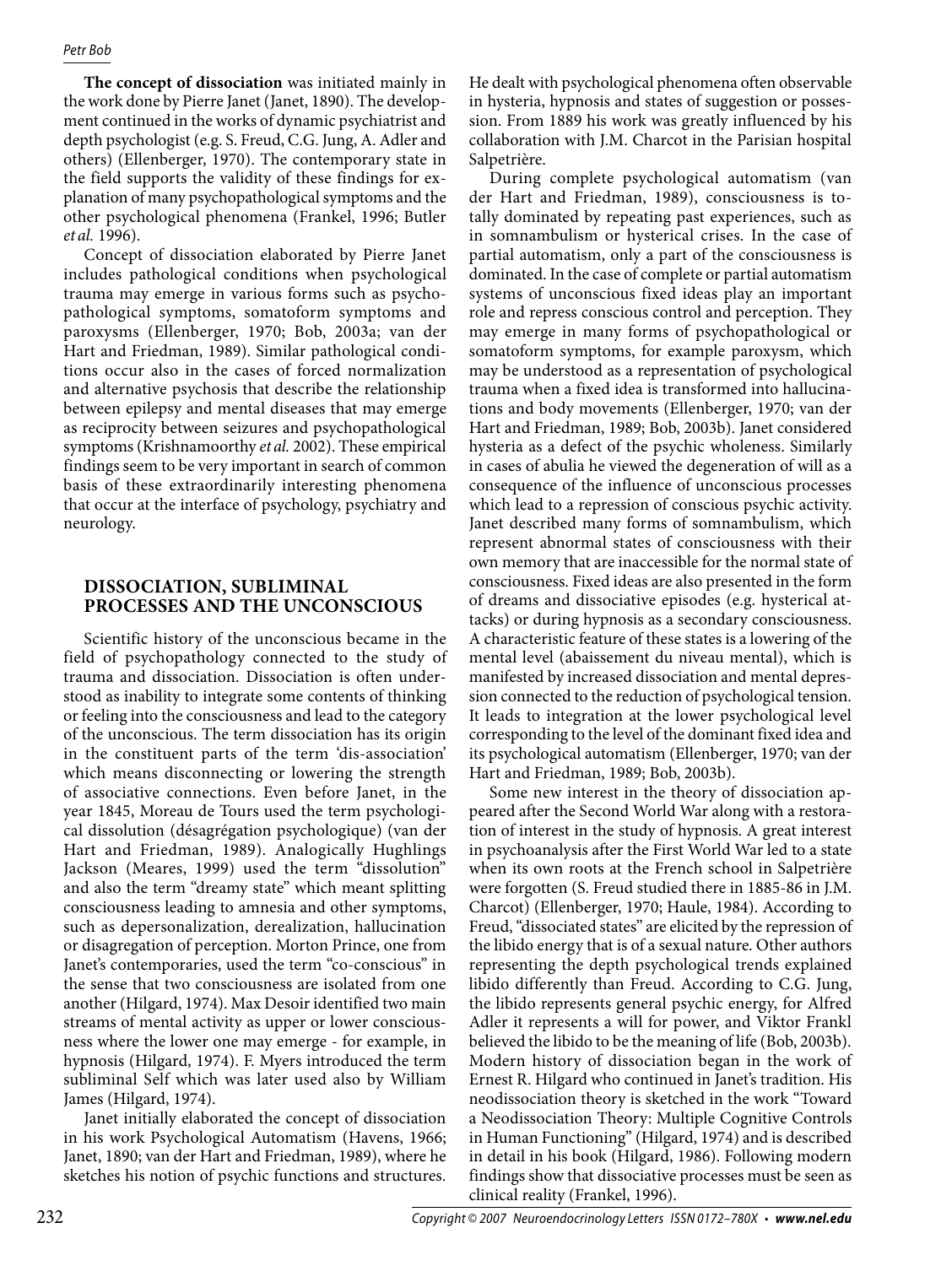On the other hand recent findings in cognitive neuroscience show that next to psychopathology there is other source for the evidence of the unconscious (implicit) processes. Modern study of the cognitive unconscious defined explicit and implicit perception, i.e. explicit perception means perception immediately presented to consciousness of the subject while implicit perception is not accessible for the awareness of the subject and cannot be verified immediately in the response of the subject but only indirectly by observation or measurement (Kihlstrom, 1987, 2004; Bob, 2003). Implicit perception represents process on the unconscious level in which introspection is not possible. But also this subliminal information that remains under the limit of consciousness and is perceived unconsciously influences the organism (Kihlstrom, 1987, 2004; Bob, 2003b). A suitable method for the study of implicit perception became the subliminal stimulation (for example very short projection of an image or special forms of auditory stimulation). Libet (1979) shows that all stimuli lasting less than 500 ms with respect to a nature of the stimulus most frequently are not present in awareness of the subject. Great interest in subliminal phenomena arose from experiment performed in 1957 that led to the restriction of subliminal advertising. During a movie presentation were projected two verbal messages: "Drink Coca-Cola" and "Eat popcorn" which led to increased popcorn consumption about 58% and Coca-Cola consumption about 18% (Wortman *et al.*, 1992). It lead to many controversies but other findings also confirmed the existence subliminal perception and information processing (Crick and Koch, 1995; Marcel, 1983; Kihlstrom, 1987; Shevrin, 2001; Brazdil *et al.* 2001) and the method of subliminal activation has been proved as a suitable instrument for the study of the dynamic and cognitive unconscious.

Further findings about subliminal processes come also from the field of neurophysiological study of the dynamic and cognitive unconscious and show complexity of information processing without awareness of the subject. It is focused mainly on the study of the dynamic unconscious connected with emotional conflict. Experimental measurement linked to the subliminal stimulation, for example in the form of two different subliminally presented pictures enables to distinguish these different subliminally presented pictures, e.g. one which is connected to the inner conflict (for example picture of a well-known person evoking phobia) and the other which is not associated with the conflict, without any conscious activity of the patient. For example using measurement of changes in skin resistance it was shown that the neutral stimulus does not lead to any observable changes but the picture associated with the phobia results in a measurable response (Poetzl, 1960).

The phenomena of subliminal stimulation were also studied by analyzing Event Related Potentials (ERP) using P3 (also called P300) wave, which is a positive wave with latency 300 ms, after presentation of a stimulus. These studies performed on emotionally disturbed patients show that the P3 wave reflects the neurophysiological changes associated with the subliminal stimulus connected with the emotional conflict (Wong *et al.* 1994, 2004). Additionally, the P3 wave was able to demonstrate that the prosopagnostic patient could distinguish (albeit unconsciously) between familiar and unknown faces (Reanault *et al.* 1989). Other data also indicate that threshold of consciousness may change with respect to experimental conditions, for example Stross and Shevrin (1962, 1968, 1969) have shown alterations of thought contents under hypnosis in investigation of "freely evoked images" after the subliminal presentation. Their major conclusion was that hypnosis leads to heightened access to subliminal stimuli and that thought organization during hypnosis shares some common elements with thought organization during dreaming. It corresponds to similar findings when subliminally presented images were found in dreams (Fischer, 1954; Poetzl, 1960). There are some studies, which confirm a common view that the manifestations of post hypnotic suggestion are very similar to some psychopathological phenomena (Huston *et al.* 1934; Vermeten and Bremner, 2003) and it is probable that psychopathological phenomena lead to a dissociated state by lowering the corresponding psychic content beneath the threshold of consciousness (Bob, 2003b).

# **Dissociation and trauma**

Dissociation represents a special form of consciousness in which events that would ordinarily be connected are divided from one another (Li and Spiegel, 1992) or is also often less generally understood as inability to integrate some psychic contents into the consciousness (Bernstein and Putnam, 1986). Dissociation is defined in DSM-III-R and DSM-IV as "a disturbance or alteration in the normally integrative functions of identity, memory or consciousness" and leads also to characteristic somatoform changes (Nijenhuis *et al.* 1996) such as alterations in sensation of pain (analgesia, kinesthetic anesthesia), painful symptoms, perception alterations, motor inhibition or loss of motor control, gastrointestinal symptoms and dissociative seizures (Brown and Trimble 2000; Kuyk *et al.* 1999).

The group of syndromes which are immediately bound to dissociative processes were elaborated by John Nemiah (1981). Main features are these: 1. alteration of identity as a consequence of dissociative reaction and 2. disturbance of memory of an individual during dissociative states. These principles were used for the first definition of diagnostic classification of dissociative states in the DSM III frame. The third important principle defined by Putnam (1989) is based on experiences from the study of dissociative reaction where the major part of dissociative disorders was induced by traumatic events. The most important traumas originate in childhood due to physical or sexual abuse with following develop-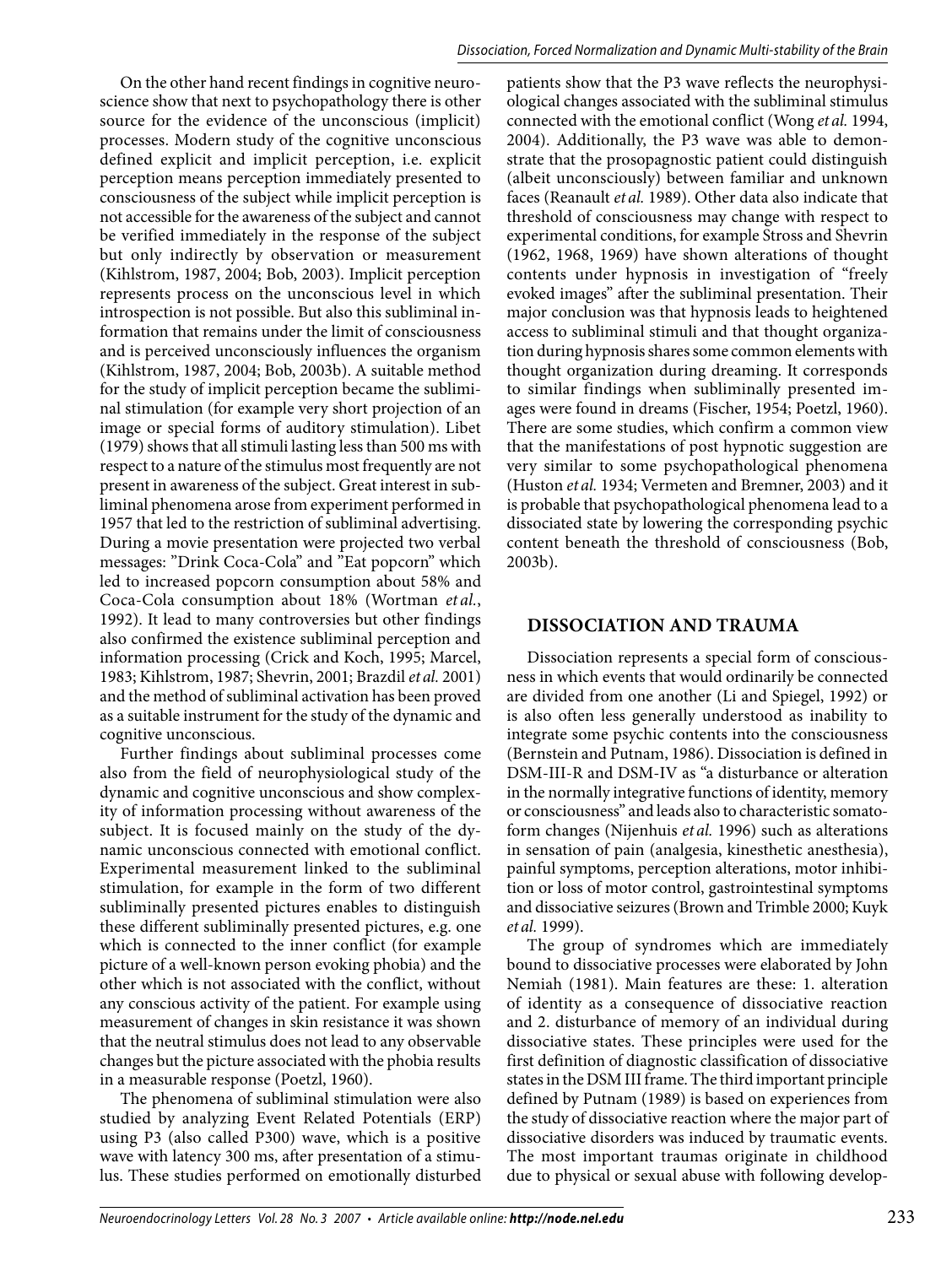ment of symptoms often after many years. Dissociative symptoms also frequently occur due to traumatic event after serious accidents or natural calamities. Symptoms of disintegration often develop in the connection to posttraumatic stress disorder (Spiegel and Cardena, 1991). Characteristic features of these dissociative symptoms are changes in notion of identity as depersonalization or in serious cases multiple personality disorder. Another experienced symptoms represent changes in notion of external world such as derealization, hallucinations or changes of memory, for example psychogenic amnesia or multiple personality disorder (Spiegel and Cardena, 1991). For example Chu and Dill (1990) investigated dissociation by means of Dissociative Experiences Scale (DES) in 98 females and found significantly higher dissociation in patients which were exposed to emotional or physical abuse. Coons, Bowman and Pellow (1989), in their study of prevalence of traumas both in childhood and adults in clinical population found that 100% patients with atypical dissociative disorders and 82% diagnosed as psychogenic amnesia documented physical or verbal abuse or neglect in childhood. About half of patients experienced also significant trauma in adulthood. Briere and Conte (1989) have documented that 59,6% from the group of 468 patients with proven history of sexual abuse in childhood were not able to remember the episodes of abuse from the past. There is growing evidence that child abuse is a very important factor in many psychiatric disorders and that dissociative symptomatology often occurs due to child abuse especially in cases of chronic emotional, physical or sexual abuse (Spiegel and Cardena, 1991; Putnam, 1997, Teicher *et al.* 2003).

Generally these findings implicate that any exposed or reported trauma may be important for the development of dissociative symptomatology and may be closely related to many symptoms such as depresssion, hallucinations and other. On the other hand it is necessary to mention that in ICD-10 is also defined the organic dissociation that concerns dissociative symptoms and disorders including amnesia, fugue, depersonalization, multiple personality, automatisms, and certain furors which can be induced by a variety of medications, abuse of drugs, and medical illnesses or conditions affecting cerebral functions. It is important to note that organic dissociation can be distinguished from intoxication, amnestic disorder, and delirium (Good 1993). It is important that dissociation as a reaction to psychological stressors and/ or physical traumatic insult has various neurobiological consequences. Typical reactions are disturbances of selfregulatory systems such as hypothalamus-pituitary-adrenal axis (HPA) resulting in hyperarousal, tachycardia or other symptoms of autonomic nervous system instability (Read *et al.* 2001). HPA is functionally closely related to neuroendocrinological balance, control hormonal levels, energetic metabolism, neuroimmunomodulation and disturbances of memory during stress reaction (Teicher *et al.* 2003; Read *et al.* 2001; King *et al.* 2005; Gavrilovic and Dronjak, 2005; Nakayama *et al.* 2005; Takahashi *et al.*

2005; Payne *et al.* 2006; Umegaki *et al.* 2006). According to neurodevelopmental research are most serious disturbances of HPA axis caused by traumatic events such as childhood abuse or neglect in the first years of life and often have long-term impact on emotional, behavioral, cognitive, social and physiological functions and vice versa love and social care also may influence these functions and improve dissociative disturbances (Teicher *et al.* 2003; Read *et al.* 2001; Esch and Stefano, 2005a,b; Stefano and Esch, 2005).

The special literature expresses in many forms the view (Putnam, 1989) that dissociation is not only pathological but it also represents some adaptive functions. It corresponds to the dissociative continuum based on the fact that some dissociative phenomena also occur in the normal population.

Pierre Janet as mentioned above, in his work about psychological automatisms (Janet, 1890; Ellenberger, 1970), defines dissociation as a defect of the associated system that creates the secondary consciousness, which he called the subconscious fixed idea. Similarly, Sigmund Freud and Joseph Breuer consider double consciousness in "Studies in hysteria" (Breuer and Freud, 1895) as a pathological phenomenon. In contrast to that, Carl Gustav Jung considered the dissociation of personality not only a pathological phenomenon (Jung, 1972a), but saw the dissociation of the psyche as a fundamental psychological process that makes differentiation and specialization of psychic processes possible. An example of this is the focusing of will or concentration on a single target, which often is a prerequisite for the development of the personality (Jung 1972b). During these processes, psychic entities are created and associated with certain contents of memory, patterns of behavior, and emotional charges. Jung called these entities "psychic complexes". The most often dominant one is the ego-complex. Jung identified these psychic contents in his experiments in Burghölzl and described them in his studies of word associations (Jung, 1973). He found that when a defect occurs in free associations it is caused by a complex (Jung, 1972c, 1973). These complexes are, according to Jung, created out of inborn and inherent dispositions and their ethological manifestation is the resulting pattern of behavior. These dispositions act as ordering factors that organize psychic contents, perceptions, and fantasies into complex psychic structures. In the outer world, they are projected by neural firing patterns that affect muscular activity and glands that are involved in the ethological manifestation (pattern of behavior) (Bob, 2003b). The existence of these ordering factors were recognized by Jung in his study of psychic regression in schizophrenic patients as well as their parallels in mythology and dream production (Jung, 1968). He called these emerging complex psychic structures "archetypes." A complex always has its own autonomy and behaves as a split part of the psyche. When a complex is evoked into the consciousness, its physiological or pathological influence depends on a degree of its autonomy or, contrary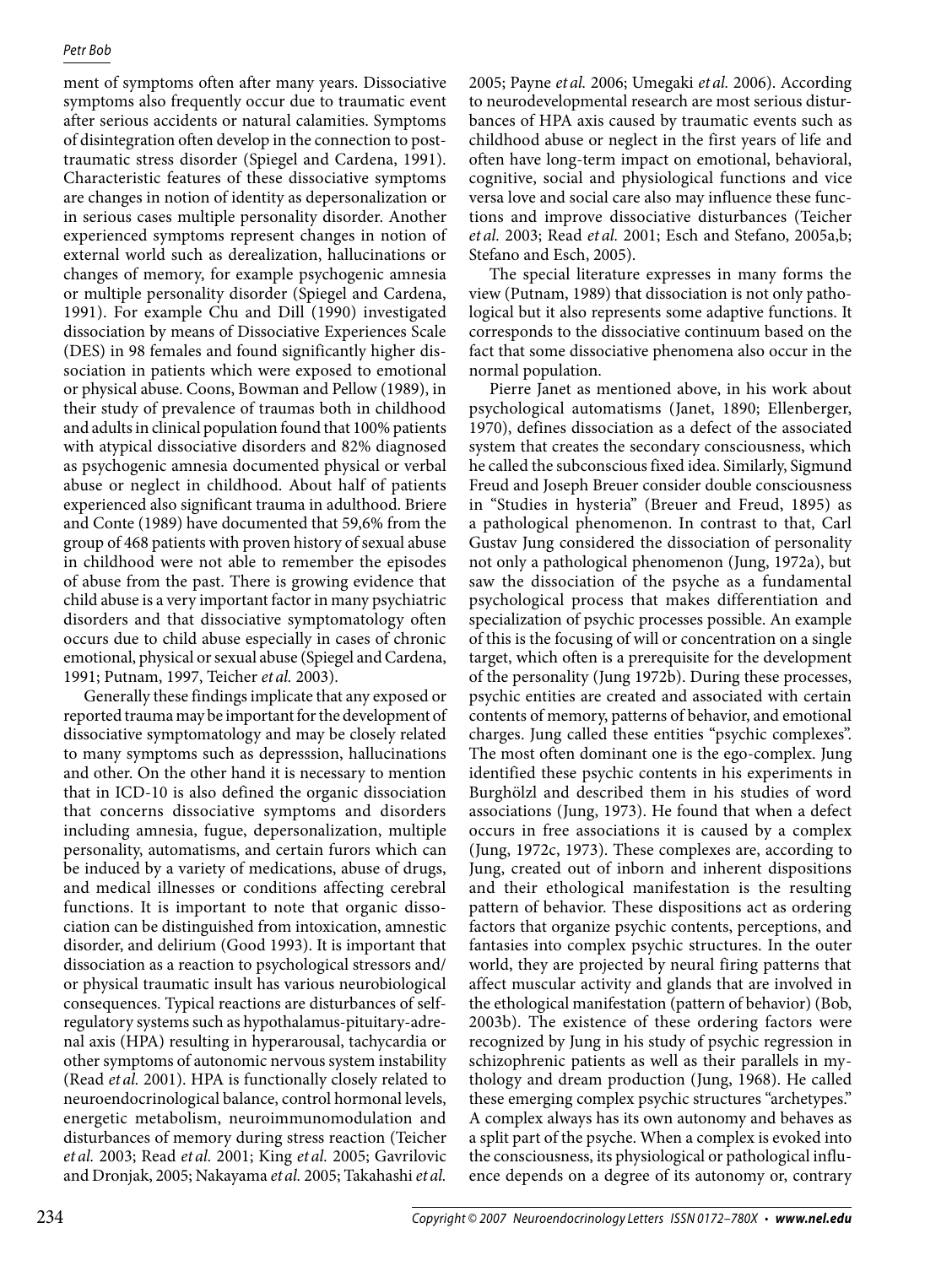to that, compatibility with other complexes respective to the ego-complex (Bob, 2003b, 2004). In the case of pathological influence the complex leads to a lowered mental level (Janet, 1890; van der Hart and Friedman, 1989). As Janet suggested, the fundamental causes of the etiology of pathological complexes are mainly traumatic events, which produce traumatic memories. Complexes thus generate alternate fields of the psyche, and it is possible, by means of these complexes, to explain extreme cases of dissociation which occur in multiple personality disorder (MPD) (Bob, 2004).

Deeper understanding of dissociative processes suggests the connectionist models of memory and illustrates the theoretical view of dissociative continuum. These models of memory based on neural networks were elaborated during 1980s and are known as connectionist models or parallel distributed processing (Yates and Nasby, 1993). Dissociation became important for further explanation of memory phenomena and for development of memory models in normal and also pathological memory processes. Increased clinical interest in dissociation led to further development of models of dissociation based on associative neural networks. According to these findings emotions and inhibitory mechanisms as participants in organization of memory play a key role in dissociative processes (Yates and Nasby, 1993).

Affect plays a crucial role in modulation of memory processes, which in extreme cases, lead to dissociative defects. Another important factor is neural inhibition resulting from fundamental excitatory or inhibitory synaptic processes that are necessary for brain functions. Inhibition of very intensive and negatively modulated states enables us to describe memory phenomena such as amnesia, fugues, MPD and other manifestations of dissociation in normal or pathological states. Closely related to these findings is the notion of schizophrenia as a loss of dissociative inhibitory connections within the memory leading to serious defects in associative connections as, for example, the so-called "word salad" (Yates and Nasby, 1993).

In other words, dissociated fragments, i.e., complexes, are pathologically disintegrated due to abnormal intensive affect compensated by neural inhibition. Failure of this inhibition manifests itself as a continuum of pathological dissociation from mild forms, such as repression, to serious forms, such as splitting or word salad.

From the point of view emphasized in associative models of memory, pathological dissociative processes may be conceptualized as a failure of inhibition and normal dissociative functions leading to unresolved intrapsychic conflict with serious consequences for the course and organization of psychic functions, for example reactive creation of splitting or repression. As a consequence of splitting, the personality becomes alternating and dissociated and in extreme cases several personalities may be distinguishable in one person. Diagnostic criteria of the multiple personality were introduced for the first time in the DSM III (Diagnostic and Statistical Manual of Mental

Disorders) (American Psychiatric Association, 1987) in 1980 and in ICD 10 (World Health Organization, 1993) it belongs to the group of dissociative disorders (F 44). The revised classification criteria for multiple personality (i.e. dissociative identity disorder) according to DSM IV were formulated as follow (American Psychiatric Association, 1994):

- 1. The presence of two or more distinct identities or personality states (each with its own relatively enduring pattern of perceiving, relating to, and thinking about the environment and self).
- 2. At least two of these identities or personality states recurrently take control of the person's behavior.
- 3. Inability to recall important personal information that is too extensive to be explained by ordinary forgetfulness.
- 4. The disturbance is not due to the direct physiological effects of a substance (e.g., blackouts or chaotic behavior during Alcohol Intoxication) or a general medical condition (e.g., complex partial seizures).

*Note: In children, the symptoms are not attributable to imaginary playmates or other fantasy play.*

 Multiple personalities in one person typically may include the birth personality that develops in the individual from birth, while the personality that controls the body for most of the time, analogical to the ego-complex, is called the host personality. Birth and host personalities are called primary, while other personalities are called secondary. The presenting personality is the one actually present at a given moment (Ellenberger, 1970; Boleloucky, 1986; Putnam, 1989; Bob, 2004).

The creation of personalities and dissociated structure was also defined by Eugen Bleuler in schizophrenia (Bleuler, 1924; Bottero, 2001; Rosenbaum, 1980; Scharfetter, 1998). In his Text-book of psychiatry he wrote (Bleuler, 1924): "It is not alone in hysteria that one finds an arrangement of different personalities one succeeding the other. Through similar mechanism schizophrenia produces different personalities existing side by side." (p. 138) Bleuler's introduction the group of schizophrenias in 1911 replaced Kraepelin's term dementia praecox. A review of Index Medicus from 1903 to the revival of interest in multiple personality in 1978 shows a dramatic decline in the number of reports of multiple personality, which indicates that many patients with multiple personality had been diagnosed and treated as schizophrenics (Rosenbaum 1980). It is in agreement with findings that a substantial number of patients with dissociative identity disorder (DID) have previous diagnoses of schizophrenia (Elason and Ross, 1995). It is mainly due to the presence of positive symptoms of schizophrenia in patients with dissociative identity disorder that report more positive symptoms of schizophrenia than schizophrenics. It is important to note that schizophrenics report more negative symptoms and therefore a primary emphasis on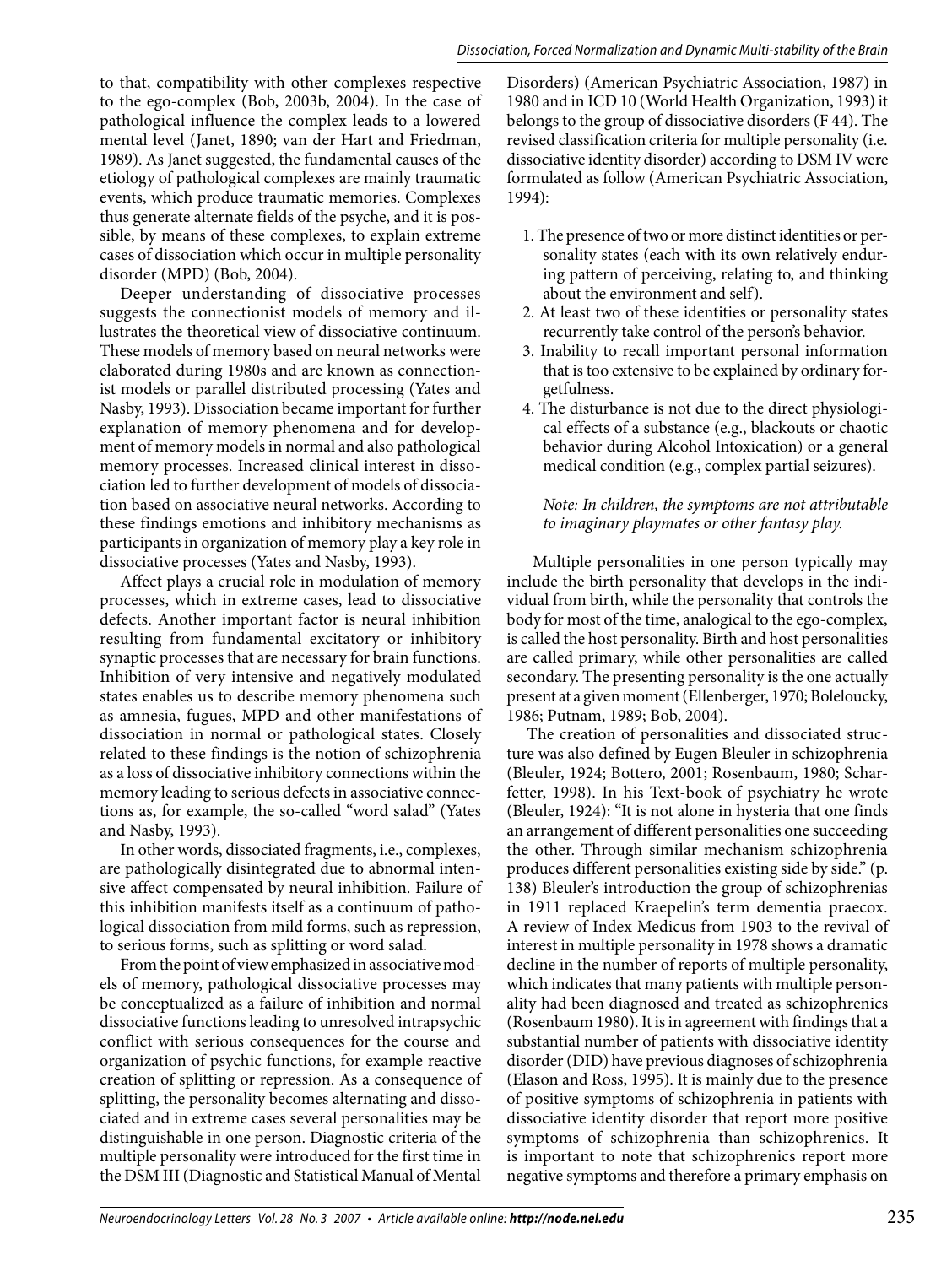positive symptoms may result in false-positive diagnoses of schizophrenia and false-negative diagnoses of dissociative identity disorder (Elason and Ross, 1995). On the other hand there are findings that show markedly high level of dissociation in schizophrenic patients (Bernstein and Putnam, 1986; Read *et al.* 2001; Spitzer *et al.* 1997; Startup, 1999).

Etiology of schizophrenia is according to Bleuler explained along the lines of Janet (Bleuler, 1924; Boleloucky, 1986; Rosenbaum, 1980) as a consequence of dissociative reaction, analogous to somnambulism, fugue states, hypnosis or psychogenic amnesia, most often as a consequence of abuse or traumatic experiences mainly occurring between the ages of four to eight. It is a splitting of psychic connections similar to hysteria, but in an extreme version. Psychotic decompensation of some personality with corresponding symptoms, such as hallucinations may occur.

From the perspective of the Jung's complex theory, it is very interesting that in hypnosis components of the personality very similar to subpersonalities of the multiple personality were found also in normal individuals (Barret, 1995; Bowers and Brecher, 1955; Lynn *etal.* 1994; Merskey, 1992; Rickeport, 1992; Watkins, 1993; Watkins and Watkins, 1979-80). For example, Bowers and Brecher (1995) reported interesting material involved in the emergence of multiple personality structure under hypnosis. The authors conclude that this structure was not produced by the hypnosis, but preceded the beginning of the hypnotic work. The patient in the case under discussion had not shown the multiple structure in clinical and psychological examinations prior to the hypnosis. In his conscious state the patient was not aware of his three underlying personalities, each of which reported distinctive dream material and Rorschach responses (Bowers and Brecher, 1995). Barret (1995) describes similarities between the states of dreaming and MPD including amnesia and other alterations of memory. This suggests the dream character as a hallucinated projection of aspects of the self that can be seen as a prototype for the alter personalities. Extreme early trauma may mutate or overdevelop these dissociated parts, inducing them to function in the external world, and thus leading to development of MPD (Barret, 1995).

Jung's complex theory in many of these aspects corresponds to modern formulation of discrete behavioral states by Frank Putnam (1997). Discrete behavioral states (DBS) provide alternative perspective for the understanding of dissociation. The term DBS originates from the study of infant mental states. Infant behavioral states can be defined by a set of observable continuous and dichotomous variables. The number of infant states and their levels of interconnection increase with development and are responsible for the infant's growing behavioral repertoire. Healthy children are born with basic set of behavioral states. Fundamental features of a system of discrete states of consciousness are different statedependent behaviors in response to the same stimulus.

In adults, this type of differential responsiveness is most apparent in such disorders as bipolar illness or MPD (Putnam, 1997). State defining variables may be continuous or dichotomous and define behavioral state space. It means that individual behavioral states existing within larger multidimensional framework or space, defined by a chosen set of variables, occupy discrete volumes of the state space. An individual's behavior traverses the state space in a series of discontinuous jumps or switches from one state to another (Putnam, 1997). The state space may be vast but individual regularly occupies those regions in which one has created stable discrete states (Putnam, 1997). The discrete states as transitory behavioral structures are linked together by directional pathways forming behavioral architecture that defines an individual's personality. Transition between behavioral states is manifested as "switch" that represents abrupt change in the values of the constellation of state defining variables, for example transition from waking to sleeping or in bipolar illness from mania to depression (Putnam, 1997). DBS model defines "pathological dissociation" as a trauma induced discrete behavioral states that are widely separated in multidimensional state space from normal states of consciousness and it corresponds to conventional definition, which emphasize the separation or segregation of specific ideas or affects from normal mental phenomena (Putnam, 1997; Kaplan and Sadock, 1991). When two types of states are significantly different, then the states are separated by a wide gap in state space that determines pathological dissociative states. Observable differences between two discrete states are not a simple function of moving up or down. But there is probably nonlinear dynamic features connected to chaos (Putnam, 1997). For example Wolff (1987) highlights differential responsiveness as an example of the nonlinearity of input-output relation in different states of consciousness and conceptualizes the relevance of nonlinear dynamic systems theory to discrete behavioral states where switches between behavioral states constitute nonlinear transitions. Further recent studies give stronger evidence that rapid shifts in mood and behavior corresponds to nonlinear dynamic processes (Putnam, 1997; Gottschalk *et al.* 1995).

# **Perceptual consciousness and dissociation**

According to the modern definition selective attention can be defined as selection among potential conscious contents (Baars, 1988, 2002) and specific function attentional mechanisms whose function is to bring different events to consciousness. It leads to global distribution of information that is located in brain regions underlying conscious vision and separated from those involved in the selection of visual objects and events (Baars, 1997,1999, 2002).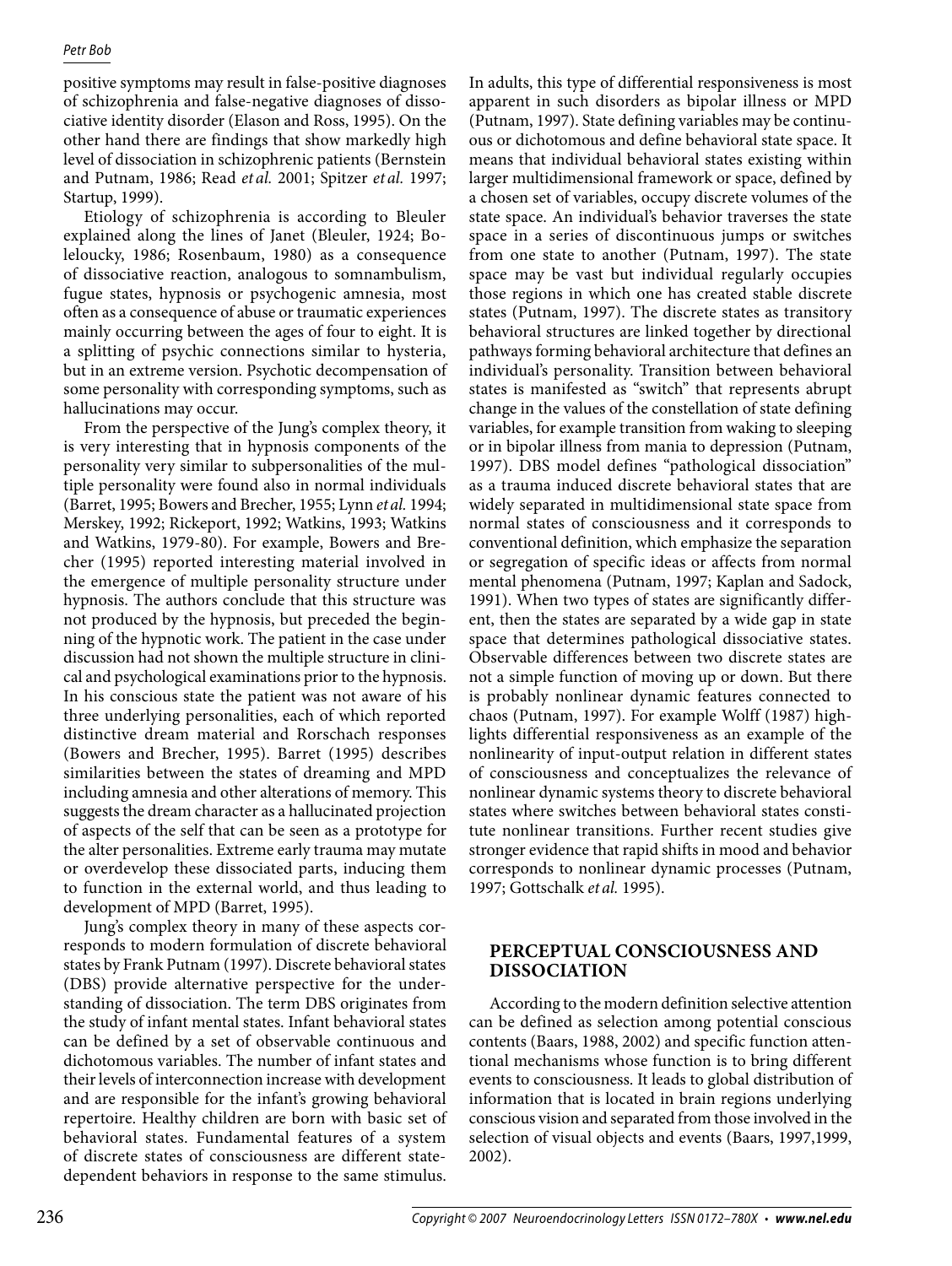The study of the neural correlates of consciousness (Crick and Koch, 1995) or the neural correlates of perceptual awareness opens again fundamental question whether all perception is accompanied by awareness or not. Extensive evidence from behavioral studies of normal subjects as well as neurological patients show that perceptual information can be represented in the mind/brain without the subject's awareness of that information (Kanwisher, 2001).

It opens the question regarding conditions that are needed for conscious experience of a neural representation. It is possible that even a strong neural representation may not be sufficient for awareness and there is behavioral evidence that perceptual awareness involves not only activation of the relevant perceptual properties but the further construction of an organized representation in which these visual properties are attributed to their sources in external objects and events (Kanwisher, 2001; Baars, 1988).

Simple examples of these cases provide ambiguous stimuli in the cases when perceptual experience alternates between two different states and lead to perceptual bistability in cases such as Necker cube, Rubin's face/vase or in experiments of binocular rivalry in which different images are projected to each eye (Kanwisher, 2001; von Helmholtz, 1962). Although the stimulus itself does not change the human observer sees only one of them, instead of seeing a mixture of the two images and their perceptual experience seems to reflect a dynamic competition between the two inputs. When for example, vertical stripes are presented to the left eye and horizontal stripes to the right eye, the viewer is likely to see not a superimposition of the two patterns (i.e. a crosshatching plaid pattern), but an alternating sequence in which only vertical stripes will be seen for one moment, and only horizontal stripes the next. Although the precise mechanisms underlying binocular rivalry are a matter of some debate it is clear that experience alternates in a bistable fashion between being dominated by the input to one eye and being dominated by the input to the other eye (Blake *et al.* 1998; Kanwisher, 2001).

Important phenomena that affect the contents of perceptual awareness include attention, mental imagery, and changing states of consciousness. For each of these phenomena, neural signals have been shown to be connected with perceptual awareness. As in cases described above only simple focusing of visual attention on different aspects of an unchanging stimulus has a strong effect on the content and intensity of perceptual awareness (Rees *et al.*, 1999). Closely following the effect of attention on subjective experience, numerous studies using single-unit recordings (Desimone and Duncan, 1995), ERPs (Luck and Girelli, 1998), and brain imaging have shown clear modulations of sensory responses by attention, even for a constant stimulus and even in primary visual cortex (Kanwisher, 2001). A rather different manipulation of perceptual awareness occurs during mental imagery, in which no stimulus is present at all

and selective activation has been reported during mental imagery of motion (Goebel *et al.* 1998) or for face and place imagery (Kanwisher, 2001). In each of these cases, the activations during mental imagery are weaker than the corresponding stimulus activations.

Theoretical explanation of the observed phenomena proposed Desimone and Duncan (1995) in the concept of 'interactive competition'. According to this model competitive interactions across cortical areas result in domination of perceptual representations by properties of a single object. This competition can be biased by either bottom-up factors (e.g. stimulus salience) or top-down factors (e.g. endogenous attention). In either case the net result is that the various properties of an object, represented in distinct cortical regions, enhance each other and suppress the representation of competing objects. On this view, attention and awareness are global properties of the entire perceptual system that connect multiple cortical areas (Kanwisher, 2001). These principles of perceptual bistability are closely linked to dissociated states in which multistable competitive interactions and alterations in perception, emotion and identity were described. For example, in mild forms in cases of splitting in borderline personality disorder perception of close person as totally "good" or "bad" significantly alternates.

These findings suggest that awareness of perceptual information requires not only a strong representation of the contents of awareness, but access to that information by other parts of the mind/brain (Baars, 1988, 2002). The limits on conscious access to perceptual information may not be immutable and for example, brain damage may disrupt neural pathways and the perceptual information represented in one neural structure is not accessed by other parts of the system (Baars, 2002). On the other hand conscious access to perceptual information may also change over time even in undamaged brains (Kanwisher, 2001). According to conscious access hypothesis consciousness might be a gateway to brain integration that enables access between otherwise separate neuronal functions (Baars, 2002). In accordance with this explanation there is evidence for a mutual dependence between consciousness and executive input and a loss of one executive interpreter's access to conscious events while another was dominant in cases of multiple personality, dissociative fugue and during hypnosis was reported (Hilgard, 1988; Putnam, 1995; Baars, 2002). This suggests a binding between conscious contents and self functions, and similar dissociation may be found in split-brain patients where each hemisphere executive control over one side of the body, based on conscious input, is limited to half of the visual field (Gazzaniga and Sperry, 1967; Sperry, 1967). From this point of view consciousness may enable access to self functions as well (Baars, 2002).

Perceptual bi-stability as a class of phenomena in which a particular stimulus gives rise to two different interpretations therefore may reveal general principles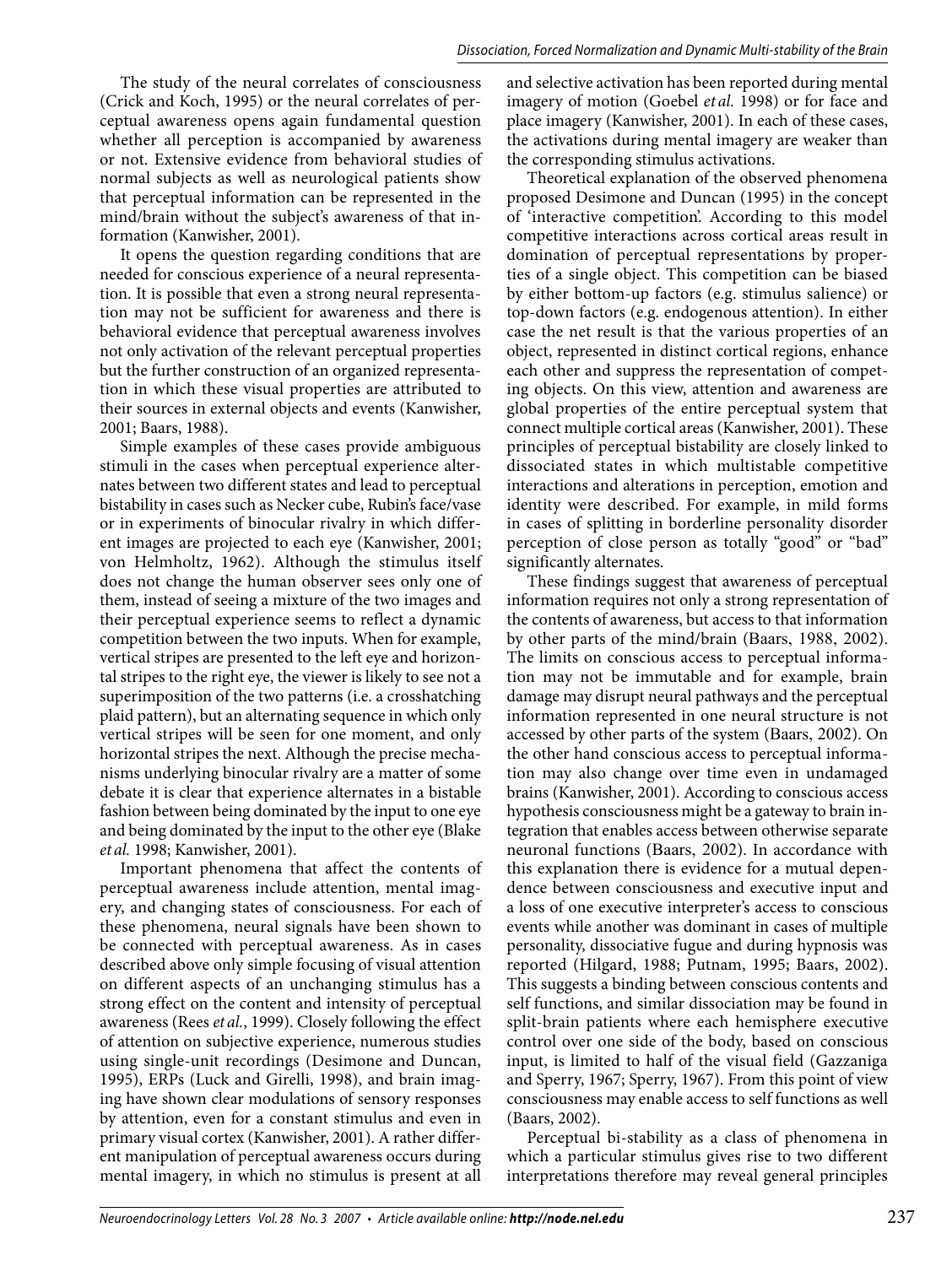about brain architecture (Rubin, 2003). Generally such cases results in multi-stability when each of the competing interpretations have periods of dominance and the (three or more) percepts alternate in dominance in a seemingly random manner. Multi-stable phenomena thus suggest an underlying principle of mutual exclusivity (Rubin, 2003) that is typical for perceptual consciousness as well as for dissociative phenomena. The quasistability related to different levels of interpretation process has been suggested to be connected with dynamic nonlinear chaotic processes and self-organization (Aks and Sprott, 2003) similarly as switches between dissociated behavioral states (Putnam, 1997). These findings may represent significant outlet for future research of common basis for interpretative functions in multistable perception and dissociative phenomena.

# **Dissociation and temporal lobe epilepsy**

Recent data indicate that traumatic stress and dissociation might be significantly related to epileptic activity (Putnam, 1997; Teicher *et al.* 2003). Because epileptic activity represents typical example of chaos in neural organization (Korn and Faure, 2003; Tirsch, 2004) and dissociation is hypothetically attributed to neural chaotic organization it is needed to more comprehensively consider the data that have documented a relationship between dissociation and epileptic activity. The epilepsy/ temporal lobe dysfunction model of dissociation was for the first time proposed by Charcot in 1892 (Putnam, 1997). This concept for explanation of neurobiological basis of dissociation is related to clinical data that prevalence of seizure disorders is much higher in MPD patients (Mesulam, 1981; Schenk and Bear, 1981; Benson, 1986; Perrine, 1991; Putnam, 1997). On the other hand dissociation-like symptoms such as depersonalization, fugues, amnesias and autoscopy (seeing an externalized image of oneself) are sometimes reported ictally and periictally, by seizure patients (Putnam, 1997). Kindling as neurobiological mechanism (Goddard *et al.* 1969) can potentially explain how epileptic-like phenomena might arise from repeated trauma (Post *et al.* 1995; Putnam, 1997; Teicher *et al.* 2003). The kindling related to traumatic stress similarly as experimental kindling likely is caused by progressively increasing response of groups of neurons due to repetitive subthreshold stimulation that may later lead to epileptic activity. It corresponds to clinical data that raise the possibility that temporal lobe abnormalities may play a role in pathological dissociation (Putnam, 1997). Typical EEG abnormalities found in traumatized and dissociated patients often involve temporal or frontal slow wave activity and also may involve frontotemporal spikes or sharp waves predominantly in the left hemisphere (Putnam, 1997; Teicher *et al.* 2003). Recent studies (Putnam, 1997; Ito *et al.* 1993; Teicher *et al.* 1993, 2003) have found frequent and unusual EEG

abnormalities in victims of child abuse and also several imaging studies describe hippocampal abnormalities in trauma patients (Bremner *et al.* 1995; Putnam 1997; Bremner, 2006; Teicher *et al.* 2003, 2006). Although dissociative disorders cannot be generally explained on the basis of neurological dysfunction, contemporary data supports the suggestive evidence that temporal lobe seizure activity can produce dissociative syndrome, which is similar to that observed in functional cases (Spiegel, 1991). From these findings it may be inferred that temporal lobe epileptic activity is important in the generation of dissociative symptoms without neurological focal lesion (Spiegel, 1991). It is in accordance with evidence linking dissociative symptoms to the temporal lobe activity and corresponds to clinical data that the dissociative symptoms in temporal lobe epileptics occur during interictal periods and not during the ictal state (Spiegel, 1991). Epileptic activity in interictal periods in temporal lobe epileptics also may produce characteristic symptoms called complex partial seizure-like symptoms that appear as intrusions into the normal state of consciousness in the form of cognitive, psychosensory or affective symptoms (Roberts, 1993; Roberts *et al.* 1990; Silberman *et al.* 1985; Hines *et al.* 1995). Many of these symptoms were already defined by Hughlings Jackson in his classical studies (Roberts *et al.* 1990; Dreifuss, 1981; Roberts *et al.* 1992). Modern findings support the view that these symptoms have, similarly as dissociation (Bernstein and Putnam, 1986), in the general population a continuous character (Roberts *et al.* 1990, 1992). The continuum of complex partial seizure-like symptoms begins in healthy state without the symptoms via transitional pathological states until the symptoms of complex partial epilepsy with all typical manifestations. Between these opposites a broad spectrum of different clinical dysfunctions with good response to anticonvulsant drugs occurs. It concerns most often affective diseases or atypical psychoses with characteristic manifestations of the symptoms of temporal lobe epilepsy in nonepileptic conditions and are called Epilepsy Spectrum Disorders (Roberts *et al.* 1992; Hines *et al.* 1995; Jampala *et al.* 1992). According to some findings (Roberts, 1993, Bob *et al.* 2005, 2006) these symptoms are in close relationship to increased sensitivity on parental influence and dissociative tendency due to traumatic or aversive events most often in connection to child abuse. Two main characteristic features of these patients are enhanced dissociative capacity and abnormal electrophysiological activity although it must not be present in scalp EEG (Roberts, 1993; Hines *et al.* 1995).

There were also described clinical cases of EEG abnormalities with dissociative symptomes, several dissociative syndromes (including the patients with multiple personality) and also identity shift in temporal lobe epilepsy (Schenk and Bear, 1981; Mesulam, 1981; Coons *et al.* 1982; Benson *et al.* 1986; Spiegel, 1991; Ahern *et al.* 1993; Hersh *et al.* 2002). For example Ahern *et al.* (1993) examined the relationship of "multiple personality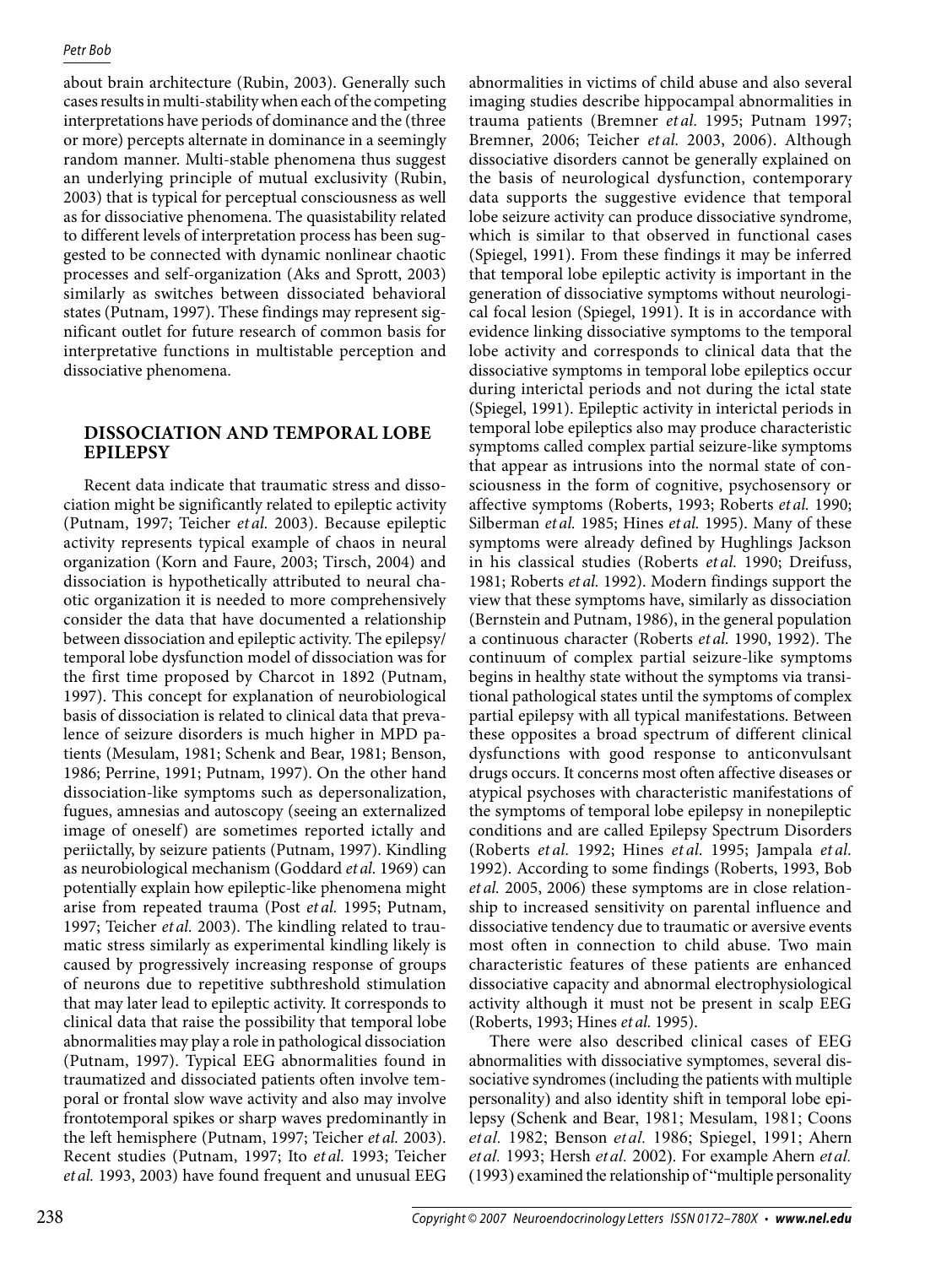disorder" in two patients with temporolimbic epilepsy to certain types of hemispheric interaction. Both patients had presented with different "personalities" in a characteristic temporal relationship to their seizures. These two patients with temporolimbic epilepsy were considered to be surgical candidates referred for the intracarotid amobarbital sodium procedure. Both patients have demonstrated outbursts of emotional behavior during inactivation of the left hemisphere. These "different personalities" were known by the patient's families to manifest themselves in the postictal period.

Dissociative states are also present during the socalled altered states of consciousness such as possession, out of body experiences, near death experiences (Putnam, 1989) and several studies reported epileptic activity to religious experiences (Saver and Rabin, 1997) or out of body experiences (Blanke *et al.* 2002).

Dissociation is traditionally connected to inner conflict and several clinical studies indicate that activation of inner conflict during stressful interview may produce seizure activity in epileptics (Stevens 1959, Faber *et al.* 1996) or activates burst waves in closed eyes in normal healthy people (Berkhout *et al.* 1969). There are also studies describing subcortical epileptiform activity during intensive emotional and psychopathological states (Faber and Vladyka, 1987; Heath, 1962, 1975; Groethuysen *et al.* 1957; Monroe, 1978, 1982; Stevens, 1999; Alvarez, 2001).

Frequent occurrence of epileptic activity and epileptiform abnormalities in dissociative states and disorder suggest that close relationship between epileptic activity and kindling might have crucial importance for understanding of dissociative processes. Kindling mechanism caused by stress may involve typical inhibitory failure caused by overloading of defensive mechanisms such as denial or "repression" that has been conceptualized for understanding dissociative states (Yates and Nasby, 1993). This process therofore leads to similar lack of inhibiton as epilepsy and therefore it may also cause similar pathological electrophysiological changes as found in epilepsy. Preliminary findings suggest that mental stress may cause increased chaos and neural complexity (Redington and Reidbord, 1992, Bob, 2007) and repeated stress may hypothetically represent neurophysiological mechanism inducing epileptic activity as a typical form of chaotic process (Bob *et al.* 2006). This implicates that dissociation is not synonymous as epileptic activity but in agreement with these findings we may consider the hypothesis that reported relationship between dissociation and epileptic activity might represent manifestation of underlying mechanims related to neural chaos.

# **Neural networks, dissociation and chaos in the brain**

As outlined above recent findings suggest the hypothesis that dissociative states are linked to chaotic processes and that perception and processing of internal conflict related to dissociative states may share the common neurobiological substrate with phenomena of multistable perception of ambiguous stimuli that may be explained by interactive competition model (Desimone and Duncan, 1995). Proposed model of chaos and dissociative states by Putnam (1997) seems to be relevant with respect to chaotic nature of epileptic activity occurring during dissociative states and kindling hypothesis as a candidate mechanism for explanation of repeated traumatic stress and dissociation. More specific model for this relationship might be elaborated using concepts of neural networks. Already proposed models of neural networks provide an attractive framework for modeling dissociative mental processes and dissociative mechanism. They require the parallel operation of two or more information processors (Li and Spiegel, 1992). These processor systems are disintegrated and it represents the problem rather than the competition of these subsystems (Li and Spiegel, 1992). The first successful model of a neural network suitable for the study of dissociative processes was suggested by Bower (Bower, 1981; Butler *et al.*, 1996). In this model memory is saved in single elements of the network. The memory content may be excited when its corresponding memory element is activated upon reaching a threshold. There are elements with excitation influences on memory contents and also elements that inhibit them. Bower assumes that dissociative disorders can be the consequence of state dependent learning (Yates and Nasby, 1993).

Other classes of models represent neural networks in which memory is parallel distributed in the space of the network (Butler *et al.* 1996; Li and Spiegel 1992; Mc Clelland and Rumelhart 1986). This network is able to explain a wider class of dissociative processes, such as the course of posthypnotic amnesia. Parallel distributed processing is a model for the microstructure of cognition (Mc Clelland and Rumelhart 1986) where the activities of many neurons are described as configurations or neural patterns and their psychological correlates are called mental representations (Butler *et al.* 1996; Li and Spiegel, 1992; Mc Clelland and Rumelhart, 1986). In this description the neural network state is described by the superposition of neuronal patterns. Potiential neural patterns and configurations in their "superposition" are in "prespace", which might be attributed to psychic space and the active neural patterns are selected from this superposition (Butler *et al.* 1996; Li and Spiegel, 1992; Mc Clelland and Rumelhart, 1986).

Because dissociation represents an inability to integrate some psychic contents, such as from memory into the consciousness (Bernstein and Putnam, 1986) the disintegration represents the problem rather than the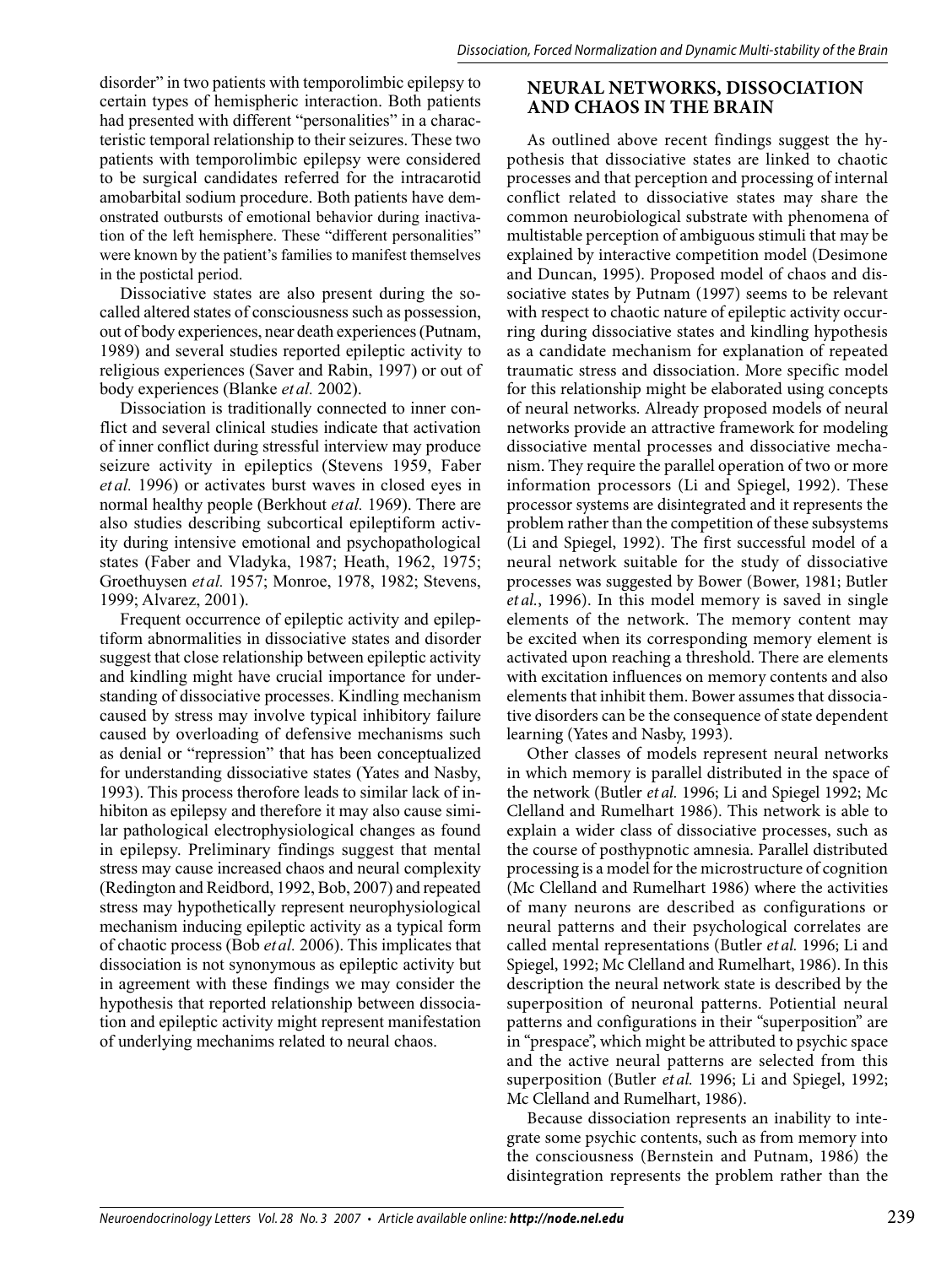competition of these subsystems (Li and Spiegel, 1992). Dissociative states thus represent mental representations, which are inaccessible to dominant interpreter's access. In another words it means that dominant ego-complex, i.e. dominant consciousness (or dominant subpersonality in MPD), has not access to certain contents of memory, consciousness or identity that represent dissociated part of the mind in accordance with Baars' (2002) conscious access hypothesis. From this inaccessibility and other aspects of dissociative states may be inferred that among the certain brain states an antagonistic competitive relationship may occur. These states can be modeled by parallel distributed processing in neural networks (Butler *et al.* 1996; Li and Spiegel, 1992; Mc Clelland and Rumelhart, 1986). Many activity configurations in parallel distributed processing networks are represented as points in an N-dimensional plane, where N represents the number of neurons in the network. In a simple case we have two neurons and all their possible activities, which are given by synaptic strength, can be represented by two axes. The third axis represents the probability of a given configuration. This produces a three-dimensional plan (landscape) and "peaks" in this plane represent favored activity states. Isolated peaks in this plane represent dissociated states (Li and Spiegel, 1992). All configurations in the N-dimensional plane represent a multistable dynamic system, which is changed over time with each new input. This PDP model may be used for the modeling of some pathological states, for example functional amnesia, multiple personality disorder and post-traumatic stress disorder (Butler *et al.* 1996; Li and Spiegel, 1992; Mc Clelland and Rumelhart, 1986; Bob, 2003a). Dissociation on the neurophysiological level therefore may be described using the concept of brain complexity. Generally, the complexity of the system means simply its composition from simple units or its dimensionality and tends to evolve over time (Coveney and Highfield, 1996). Structures, which have a higher number of dimensions, are generally viewed as more complex. In the case of neural networks or an electroencephalogram this means that there is competition among oscillating neuronal cell assemblies (neural configurations). Complexity is, for example, higher during divergent (creative) thinking than during convergent thinking (analytical thought) (Mölle *et al.* 1996), which leads to the suppression of competition among neural assemblies. Also, people with higher intelligence have higher EEG complexity (Lutzenberger *et al.* 1992). Complexity and competition among neural cell assemblies is represented by the number of simultaneously active neuronal assemblies involved in performing of a task. For example, during convergent analytical thought all information irrelevant for solving the problem is reduced and at the same time the number of competitive neural assemblies is reduced and the complexity decreases. Higher competition during creative thinking leads to the establishment of new associations among neural representations of mental states (Mölle *etal.* 1996). These findings implicates transient periods of high

complexity of the EEG during activity of independent areas that enables fast parallel information processing which runs in a distributed mode. It means that numerous processes from sensory and cognitive channels are executed simultaneously and this desynchronized neural state may be related to active information processing in the cortex (Tirsch *et al.* 2004).

Competition among cortical neural cell assemblies which excite one another and are unable to agree on a common frequency of oscillations (Freeman, 1993) thus may be used as appropriate neurophysiological equivalent to dissociated and disintegrated competitive mental states in PDP model (Bob, 2003a). When the associated strength in these newly activated ranges of the neural network is low, it leads to strong competition among the neural assemblies (Freeman, 1993), and dissociated mental representations (Bob, 2003a). In parallel distributed processing model these dissociated states with low associated strength are represented by isolated "peaks" (Mc Clelland and Rumelhart, 1986; Li and Spiegel, 1992; Butler *et al.*, 1996).

The cases of 'antagonistic' competition or the socalled winnerless competition among neural assemblies according to several models may cause chaotic states in the brain dynamics (Korn and Faure, 2003). These chaotic states does not mean only an absence of order and unpredictability but the term chaos implies the idea of underlying structure and the potential for describing a complex system with the aid of relatively simple mathematical formulations with a basis in nonlinear mathematics. Generally, chaos in the neural system may leads to a low-dimensional aperiodic signal that may be used for describing behavior resulting from very many degrees of freedom in systems with very high complexity (Elbert *et al.* 1994; Tirsch *et al.* 2004). Freeman proposed that brain chaos probably arises from the competition of two or more parts of the brain represented by neuronal assemblies (Freeman, 1991; Elbert *et al.* 1994) and this process may represents neurophysiological substrate for competition of mental representations (Bob, 2003b). Chaos leads to an often instantaneous reduction of excitatory thresholds of many neural populations not excited in that particular combination before (Freeman, 1991; Elbert *et al.* 1994). Additionally, chaos may lead to a process known as bifurcation. Bifurcations characterize networks that are sensitive to very weak changes of initial conditions. As Freeman suggested the bifurcations may lead neural activity that can be observed as unexpected original ideas or in pathological cases as epileptic paroxysms (Elbert *et al.* 1994; Freeman, 1991). A characteristic feature of neural activity due to brain chaos is synchronous collective activity - a burst (Freeman 1991). The burst waves often have a frequency of about 40 Hz and high amplitudes and this process also may produce epileptic (or epileptiform) activity that represents a typical form of chaotic behavior (Freeman 1991; Elbert *et al.* 1994; Korn and Faure, 2003; Tirsch *et al.* 2004). Freeman (1991) suggested that chaos underlies the ability of the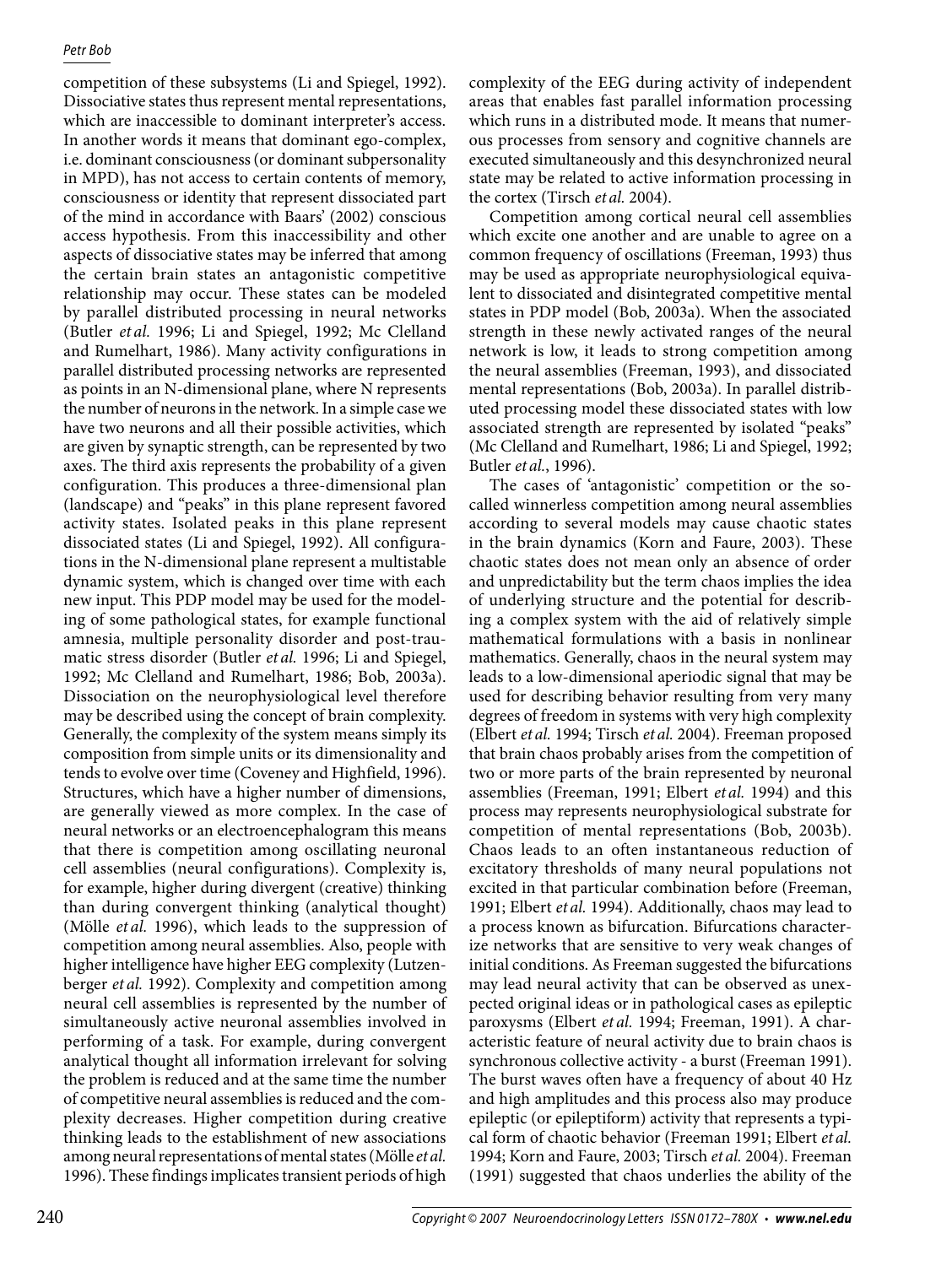brain to respond flexibly to the outside world and to generate novel activity patterns, including those that are experienced as fresh ideas. Chaos from this point of view expresses the underlying unpredictable order of attractors and enables the complex behavior of the brain (Freeman 1991, 2000, 2001; Skarda and Freeman 1987).

According to these connections dissociative states understood as the competitive states disintegrated mental representations with resulting chaotic states might explain the mechanism that produces hypersynchronized epileptic activity as a consequence of chaotic competition among neural assemblies and corresponding mental representations of conflicting mental states (Bob, 2003a). In these cases conflict of mental representations may include also interhemispheric competition and dissociation of cerebral hemispheres. On the "macro" neurophysiological level dissociative processes may be understood in the connection of possible reversible blocking of the transmission from one hemisphere to the other across the corpus callosum and other commissural fibers. It may lead to the competition and chaotic states. This postulate may motivate similarities between some cases of psychic dissociation (or repression) and split brain patients (Galin, 1974) or epilepsy due to defective hemispheric interaction as Ahler *et al.* (1993). Dissociation from this point of view may be understood as a blocking of communication between verbal (conscious) left and the other side of the brain (Galin, 1974; Spitzer *et al.* 2004). On the other hand human creativity represents high level of psychic integration and corresponds to integration of left-hemispheric verbal analytical thought and holistic thought of the right hemisphere (Gallin, 1974; Bogen and Bogen, 1969). These connections suggest direct relationship between Epilepsy/Temporal Lobe Dysfunction model (Putnam 1997) and Cerebral Hemispheric Laterality Model which represents the theory that either an anatomical or a functional disconnection between the two hemispheres of the brain is the source of "double personality" (Putnam, 1989, 1997; Ellenberger, 1970; Quen, 1986). Competitive inter-hemispheric alter personality states connected to dissociated mental representations of corresponding neural assemblies thus suggest the explanation of repeated clinical observations that document laterality differences across alter personalities in MPD patients (Brende 1984; Henninger 1992; Le Page *et al.* 1992; Ahern 1993; Putnam 1997) such as mentioned cases when an intracarotid injection of amobarbital (Wada test) was used to anesthetize the hemisphere and this reproduced the alter personality changes associated with seizure activity in these two patients (Ahern *et al.* 1993). On the other hand there are controlled test of the laterality that did not find evidence of shifts in lateralization of galvanic skin response across repeatedly randomized testing of alter-personality states (Putnam 1997) that might be explained by dissociation without inter-hemispheric competition.

# **Forced normalization and relationship between epilepsy and mental illness**

Because chaos according to this model of dissociation may explain the relationship between dissociation and epileptic activity the model is also in accordance with findings that epileptic activity may produce, similarly as dissociation, seizures and psychopathological symptoms. The relationship between seizures and psychopathology is historically linked to biological antagonism between epilepsy and psychosis that was for the first time investigated by a Hungarian physician László von Meduna (Meduna, 1934; Wolf and Trimble, 1985; Krishnamoorthy *et al.*, 2002). After graduation Meduna was interested in brain anatomy and in the year 1927 began his psychiatric research. At the time of his most important works he was leading physician in Royal Asylum in Budapest. There he dealt with experimental epilepsy and his findings confirmed that the relationship between epileptic paroxysms and psychotic manifestations is not only random (Wolf and Trimble, 1985; Krishnamoorthy *et al.* 2002). Steiner and Strauss (Wolf and Trimble, 1985) presented 6000 schizophrenic patients and found typical epileptic paroxysms in these cases very rare. In his work from 1935 Meduna introduced the study of 176 patients from which 95 were epileptics and had at the same time also psychotic symptoms (Meduna, 1935). Meduna confirmed that next to the antagonism may be also combination between epilepsy and psychosis. In his practical therapy he used convulsive drugs, for example camphor or penetrazol, for the treatment of schizophrenia. These drugs often led to convulsions and lowering of schizophrenic symptoms (Wolf and Trimble, 1985).

Discussions following Meduna's works initiated the development of convulsive therapy in psychiatry but the relationship between epilepsy and psychosis was neglected for a time. Its investigation was renewed in 1950s when Heinrich Landolt, director of Swiss asylum for epileptics in Zürich, by means of electroencephalographical methods reported his findings on forced normalization (Wolf and Trimble, 1985; Landolt, 1953). Landolt introduced the term forced normalization for the reaction of the organism, which represents the defense of the brain against epileptic discharges (Wolf and Trimble, 1985). According to his findings this reaction may begin spontaneously or as a consequence of antiepileptic medication. At first Landolt studied forced normalization in patients with temporal lobe epilepsy and later also in patients with focal cortical epileptic seizures. In 1954 he used succinimid medication in patients with generalized epilepsy of the type petit mal and in twilight states that represent qualitative changes of mental state dissociated from normal state of consciousness similar to schizophrenic symptoms.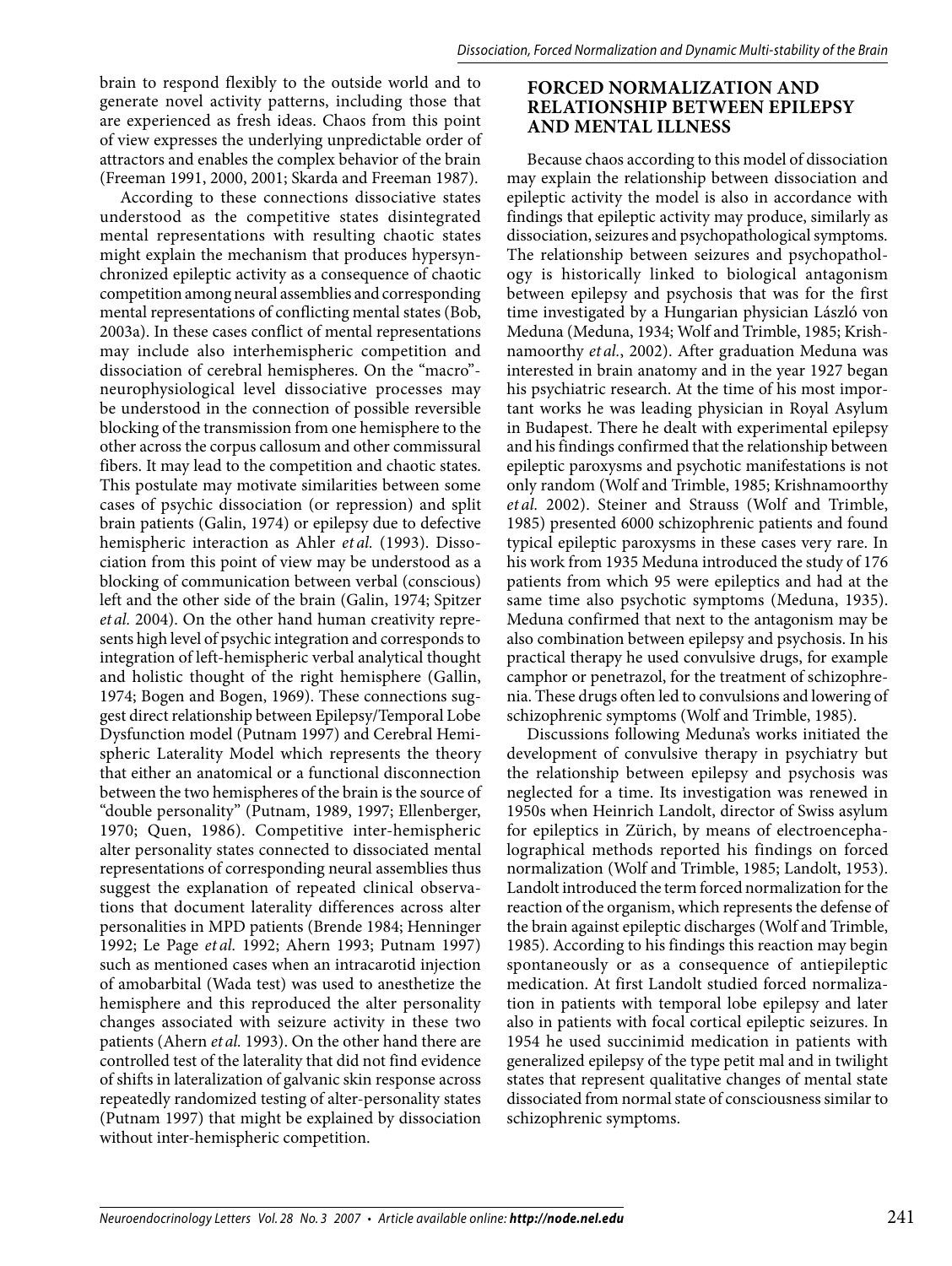Effects of forced normalization were also reported in cases of neurosurgical treatment focused on inactivation of the epileptic focus (Mace and Trimble, 1991; Blumer *et al.* 1998). It was suggested that the effects might explain kindling in mesolimbic dopaminergic system that has a relationship of reciprocity with regard to similar EEG activity in temporal neocortex in patients with temporal lobe epilepsy (Pakalnis *et al.* 1988).

Similar relationship of reciprocity was found also between epilepsy and depression (Jobe *et al.* 1999; Kanner and Balabanov, 2002; Chaplin *et al.* 1990; Trimble, 1996). Historical roots of this problem are also connected to the term forced normalization and contemporary is thought that people with epilepsy exhibit a higher incidence of depression compared to people in general population (Jobe *et al.* 1999; Kanner and Balabanov, 2002).

Several sources show that there is a relationship between seizures and affective disorders (Jobe *et al.* 1999; Kanner and Balabanov, 2002). First reason is that electroconvulsive therapy has a high degree of efficacy in the treatment of depression as well as in the treatment of manic states and similarly it is also for chemically induced seizures (Jobe *et al.*, 1999). Second reason is that the manifestations of forced normalization emerge in epileptic patients as an increasing occurrence of depressive symptoms when the frequency of seizures decreases. Next to a response to anticonvulsant therapy worsening of affective disorders or psychotic episodes due to the sharply reduced number of seizures postsurgically also may occur (Jobe *et al.* 1999; Kanner and Balabanov, 2002). Some investigators now believe that antidepressant therapy is crucial for significant number of patients after surgical treatment of epilepsy and that the symptoms of interictal dysphoric disorder tend to occur as chronic seizure activity is suppressed (Jobe *et al.* 1999; Kanner and Balabanov, 2002).

There is growing body of evidence that anticonvulsant medications have emerged as powerfull agents for the treatment of bipolar disorders as well as schizoaffective disorder or for the treatment of refractory depression (Jobe *et al.* 1999; Chaplin *et al.* 1990; Trimble, 1996).

On the other side there is an extensive body of evidence that clinically useful antidepressant drugs can both prevent and cause seizures (Jobe *et al.* 1999; Chaplin *et al.* 1990; Trimble, 1996). According to contemporary literature antidepressant drugs suppress seizures when blood and brain concentration are relatively low. In contrast to that seizures may occur as a response to antidepressants in overdoses or in response to excessive blood levels (Jobe *et al.* 1999). Also people with epilepsy exhibit anticonvulsant effects in response to antidepressants and the use of these drugs often represents a safe therapeutic approach in epileptic patients with interictal dysphoric disorder (Jobe *et al.* 1999).

On the other hand as mentioned above there is a great subgroup of depressive patients and schizophrenic patients without epilepsy which manifest temporal lobe lability and have complex partial seizure-like symptoms with good response to anticonvulsive medication (Roberts *et al.* 1992; Roberts, 1993; Hines *et al.* 1995; Bob *et al.* 2005, 2006).

# **Alternative psychosis and dissociation**

Further connection between forced normalization and dissociation represents the term alternative psychosis. From the clinical point of view, forced normalization is often connected with decreasing epileptic changes in EEG and improving the control of seizures. On the other hand for example psychotic symptoms appear. The clinical manifestations of forced normalization also include dysphoric states, hysteria and hypochondria, affective disorders, and miscellanea (twilight states). Forced normalization can be observed in both generalized and partial epilepsies as a rare complication. It is relatively frequently observed in adults with persistent absence seizures (Wolf, 1991; Kanner, 2000, 2001; Schmitz *et al.* 1999; Marsh and Rao, 2002). Because the term forced normalization is often considered in connection with EEG, Tellenbach in 1965 introduced in this connection the term alternative psychosis implicating that stopping seizures does not mean vanishing or inactivity of the pathological state (Wolf and Trimble, 1985; Krishnamoorthy *et al.* 2002). Several studies suggest that in the patients who display alternative psychosis subcortical epileptic discharges are continuously present (Wolf and Trimble, 1985) Heath (1962, 1975) pointed out that at the level of subcortical structures epilepsy and manifestations of psychotic symptoms in certain cases might have the same neurobiological substrate in the from of epileptic activity. Similar findings reported also other authors (Monroe, 1982; Walter, 1944; Goon *et al.* 1973; Alvarez, 2001), who reported that manifestations of schizophrenic pathology are correlated by subcortical spikes. Evoking epileptic seizure, as a consequence of electroconvulsive therapy or other convulsive methods which are connected with improvement of psychotic symptoms, points to effects of forced normalization also in cases of "pure" psychosis or depression and it suggest common neurobiological mechanisms between mental illness and epilepsy. Similarly, epileptic discharges located in subcortical structures were observed also in patients with dissociative seizures (Wieser, 1979) which strongly suggest that clear boundary cannot be determined between dissociative and epileptic seizures and that common pathophysiological processes for dissociation and epilepsy might be found.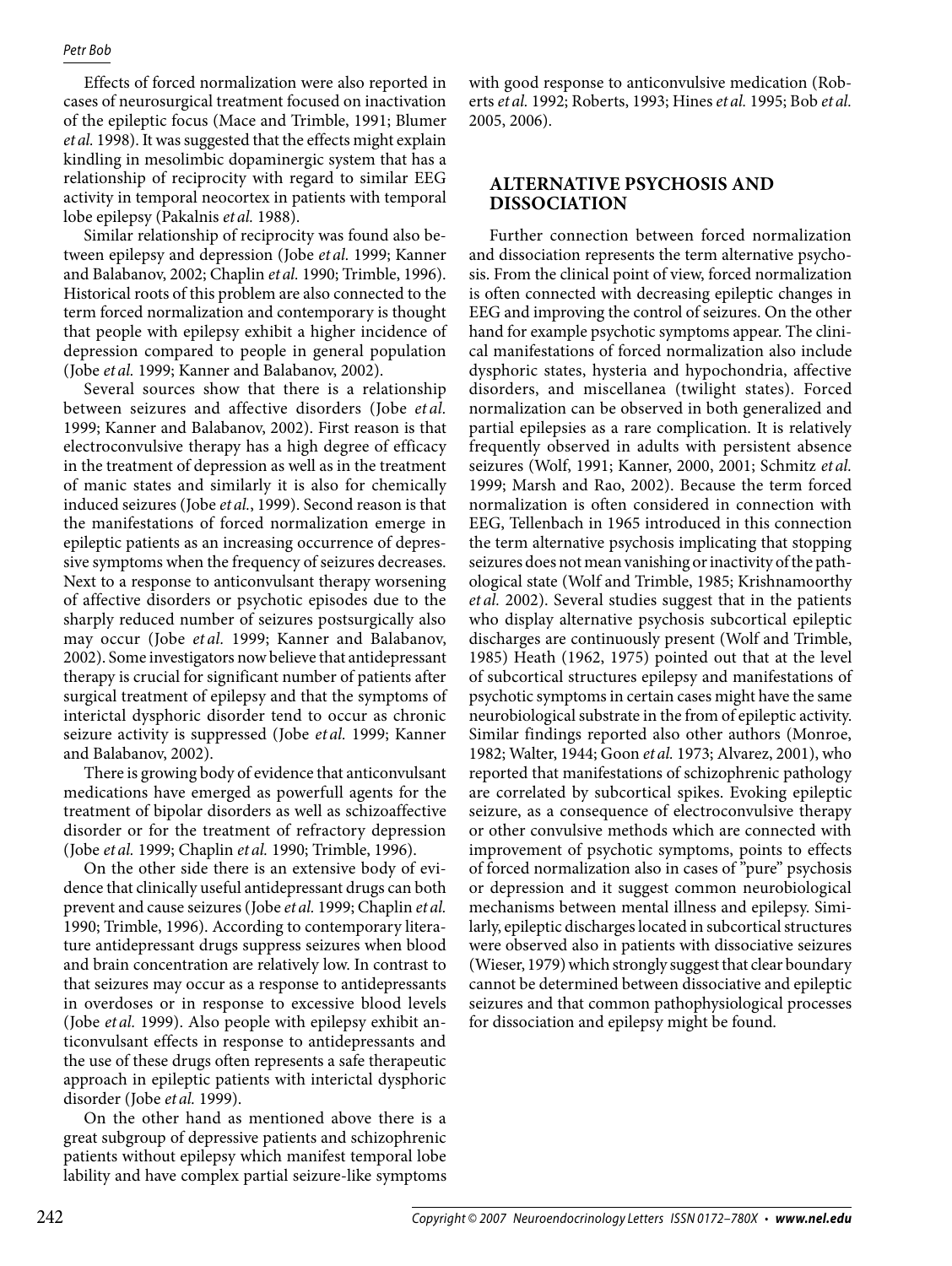### **Conclusion**

At this time the pathogenesis of forced normalization is still unresolved. It has been postulated that amygdaloid and limbic kindling may play a role in the development of this phenomenon and there are also neurochemical changes that accompany forced normalization (Krishnamoorthy *et al.* 2002). A more comprehensive hypothesis is that the epilepsy is still active subcortically and provides energy for psychopathological symptoms (Wolf, 1991), and it has often been postulated that subcortical and subclinical electrophysiological activity, particularly in the limbic system, may be responsible for the development of forced normalization (Krishnamoorthy *et al.* 2002). It is likely that secondary epileptogenesis and other related phenomena may enable continuing of epileptiform activity in limbic areas with predominant psychopathological manifestations (Smith and Darlington, 1996; Stevens, 1999; Krishnamoorthy *et al.* 2002). These alterations and co-occurrence of symptoms are similar to certain conditions that occur during dissociative states when traumatic stress may emerge in a variety of symptoms such as psychopathological symptoms, seizures or other somatoform disturbances. Because dissociation is at least in several reported cases linked to epileptic activity common neurobiological mechanisms of traumatic stress and epileptic activity likely must be present. Modern formulation of dissociation in the terms of discrete behavioral states seems to be able to link cognitive processes related to dissociation and multi-stable perception of ambiguous stimuli with neural network model of dissociative states. Agreement of these conceptual approaches enables to reformulate the concept of dissociation in neuroscientific terms that may include also organic etiology of these pathological conditions. These findings and further data reported in this review strongly suggest that neurobiological concept of dissociation linked to nonlinear chaotic processes in the brain might provide possibilities for future research that may help more comprehensively understand the neurobiological consequences of the traumatic stress and also the relationship between dissociative states and epileptic activity.

#### **Acknowledgement:**

Author thanks for support by research grants MSM0021620849, MSM0021622404, IGA MZ NR 8824- 4 and support of research project of Centre for Neuropsychiatric Research of Traumatic Stress 1M06039.

#### **REFERENCES**

- Ahern GL, Herring AM, Tackenberg J and Seeger JF (1993). The association of multiple personality and temporolimbic epilepsy: Intracarotid amobarbital test observations. Arch Neurol. **50**: 1020–1025. 1
- Aks DJ and Sprott JC (2003). Resolving perceptual ambiguity in the Necker cube: A dynamical systems approach. *Nonlinear Dynamics Psychol Life Sci.* **7**: 159–178*.* 2
- Alvarez J (2001). Neural hypersynchronization, creativity and endogenous psychoses. *Med Hypotheses* **56**: 672–685. 3
- American Psychiatric Association (1987). *DSM III-R*, *Diagnostic and Statistical Manual of Mental Disorders*, fourth ed. Washington DC: American Psychiatric Association. 4
- American Psychiatric Association (1994). *DSM IV, Diagnostic and Statistical Manual of Mental Disorders*, fourth ed. Washington DC: American Psychiatric Association. 5
- Baars B (1988). *A cognitive theory of consciousness*, Cambridge, MA: Cambridge University Press. 6
- Baars BJ (1997). Some essential differences between consciousness and attention, perception, and working memory. *Conscious Cogn.* **6**: 363–371. 7
- Baars BJ (1999). Attention versus consciousness in the visual brain: differences in conception, phenomenology, behavior, neuroanatomy, and physiology. *J Gen Psychol.* **126**: 224–233. 8
- Baars BJ (2002). The conscious access hypothesis: origins and recent evidence. *Trends Cogn Sci*. **6**: 47–52 9
- Barret, D. 1995. The dream character as prototype for the multiple personality alter. *Dissociation.* **8**: 66–68. 10
- Benson DF (1986). Interictal behavior disorders in epilepsy. *Psychiatr Clin North Am*. **9**: 283–292. 11
- 12 Benson F, Miller BL and Signer SF (1986). Dual personality associated with epilepsy. *Arch Neurol* **43**: 471–474.
- 13 Berkhout J, Walter DO and Adey WR (1969). Alteration of the Human Electroencephalogram Induced by Stressful Verbal Activity. *Electroencephalogr Clin Neurophysiol*. **27**: 457–469.
- Bernstein EM, Putnam FW (1986). Development, Reliability, and Validity of a Dissociation Scale. *J Nerv Ment Dis*. **174**: 727–735.  $14$
- Blake R, Yu K, Lokey M, Norman H (1998). Binocular rivalry and motion perception. *J Cogn Neurosci.* **10**: 46–60. 15
- Blanke O, Ortigue S, Landis T, Seeck M (2002). Neuropsychology: Stimulating illusory own-body perceptions. *Nature* **419**: 269–270. 16
- 17 Bleuler E (1924). Textbook of Psychiatry. A.A Brill (trans.). New York: Macmillan Publishing Co. Inc.
- Blumer D, Wakhlu S, Davies K, Hermann B (1998). Psychiatric outcome of temporal lobectomy for epilepsy: incidence and treatment of psychiatric complications. *Epilepsia* **39**: 478 –86. 18
- 19 Bob P (2003a). Dissociation and Neuroscience: History and New Perspectives. *Int J Neurosci*. **113**: 903–914.
- Bob P (2003b). Subliminal Processes, Dissociation and the "I". *J Anal Psychol* **48**: 307–316. 20
- 21 Bob P (2004). Dissociative processes, multiple personality and dream functions. *Am J Psychother*. **58**: 139–149.
- Bob, P. (2007). Chaotic patterns of electrodermal activity during dissociated state released by hypnotic abreaction. *Int J Clin Exp Hypn.* **55** (4). 22
- 23 Bob P, Susta M, Pavlat J, Hynek K, Raboch J (2005). Depression, traumatic dissociation and epileptic-like phenomena. *Neuro Endocrinol Lett.* **26**: 321–325.
- 24 Bob P, Glaslova K, Susta M, Jasova D, Raboch J (2006). Traumatic dissociation, epileptic-like phenomena, and schizophrenia. *Neuro Endocrinol Lett.* **27**: 321–326.
- Bob, P., Susta, M., Prochazkova-Vecerova, A., Kukleta, M., Pavlat, J., Jagla, F, & Raboch, J. (2006). Limbic irritability and chaotic neural response during conflicting Stroop task in the patients with unipolar depression. *Physiol Res.* **55** (Suppl. 1): 107–112. 25
- 26 Bogen JE, Bogen GM (1969). The other side of the brain: III. The corpus callosum and creativity. *Bull Los Angel Neurol Soc.* **34**: 191–220.
- Boleloucky Z (1986). Multiple, dissociated personality new interest in an old problem. *Cesk Psychiatr*. **82**: 318–327. 27
- 28 Bottero A (2001). A history of dissociative schizophrenia. *Evol Psychiatr.* **66**: 43–60.
- Bower GH (1981). Mood and Memory. *Am Psychol*. **36**: 129–148. 29
- 30 Bowers MK, Brecher S (1955). The emergence of multiple personalities in the course of hypnotic investigation. *Int J Clin Exp Hypn*. **3**: 188–199.
- Brazdil M, Rektor I, Daniel P, Dufek M, Jurak P (2001). Intracerebral event-related potentials to subthreshold target stimuli. *Clin Neurophysiol.* **112**: 650–61. 31
- 32 Bremner JD, Randall P, Scott TM, Bronen RA, Seibyl JP, Southwick SM, Delaney RC, Charney DS (1995). MRI-based measurement of hippocampal volume in combat-related posttraumatic stress disorder. *Am J Psychiatry* **152**: 973–981.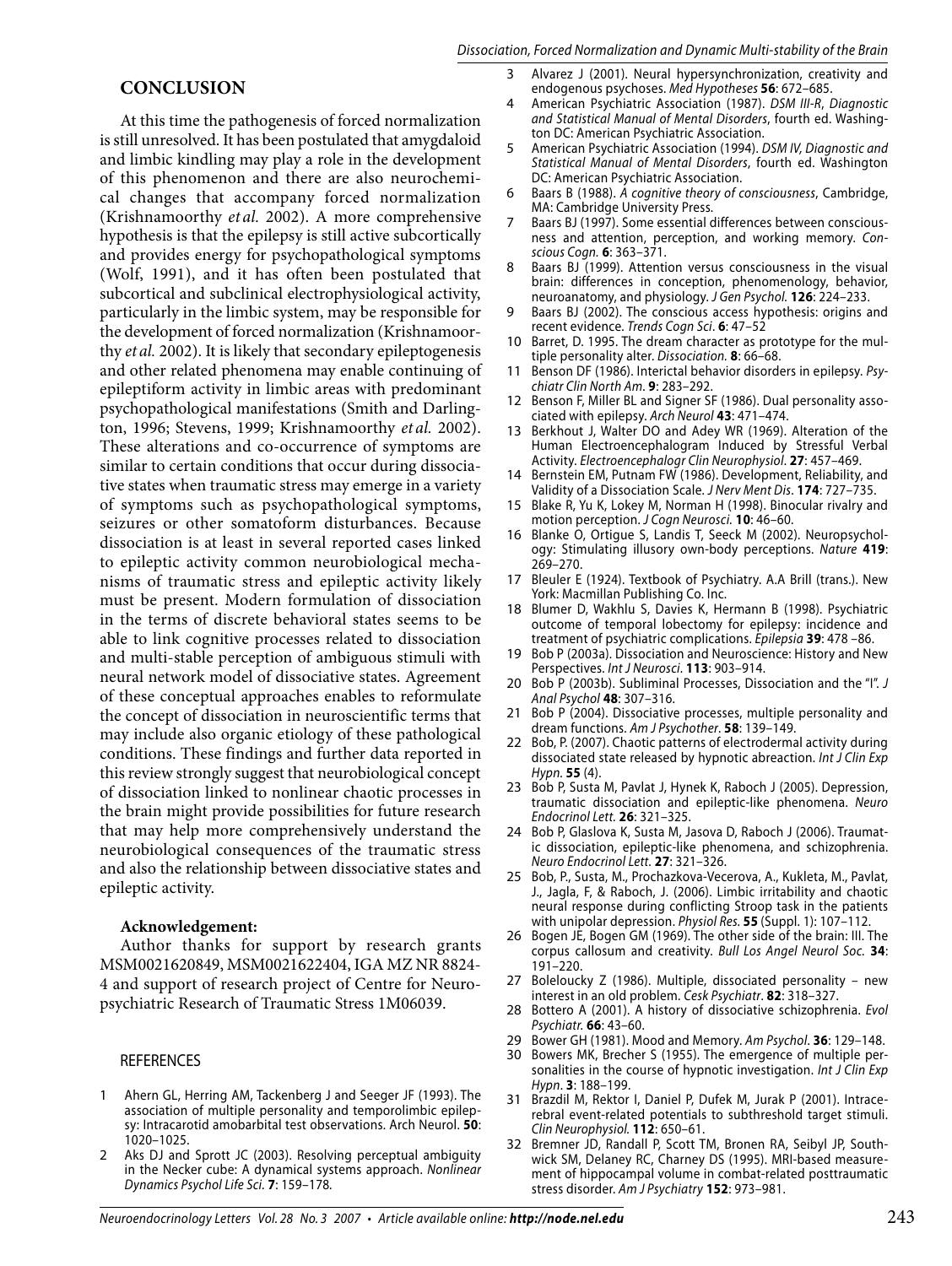- 33 Bremner JD (2006). The relationship between cognitive and brain changes in posttraumatic stress disorder. *Ann N Y Acad Sci.* **1071**: 80–6.
- Brende JO (1984). The psychophysiologic manifestations of dissociation: Electrodermal responses in a multiple personality patient. *Psychiatr Clin North Am*. **7**: 41–50. 34
- Breuer J and Freud S (1895). *Studies in hysteria.* New York: Basic Books. 35
- 36 Brewin CR and Andrews B (1998). Recovered memories of trauma: Phenomenology and cognitive mechanisms. *Clin Psychol Rev*. **18**: 949–970.
- 37 Briere J and Conte J (1989). Amnesia and adults molested as children: Testing theories of repression. Paper presented at the 97th Annual Convention of the American Psychological Association, New Orleans.
- 38 Brown RJ and Trimble MR (2000). Dissociative psychopathology, non-epileptic seizures, and neurology. *J Neurol Neurosurg Psychiatr* **69**: 285–9.
- 39 Butler LD, Duran REF, Jasiukaitis P, Koopman CH, Spiegel D (1996). Hypnotizability and Traumatic Experience: A Diathesis-Stress Model of Dissociative Symptomatology. *Am J Psychiatry* (Festschrift Supplement) **153**: 42–62.
- Coveney P and Highfield R (1996). *Frontiers of Complexity*. 40 London: Faber and Faber.
- Chaplin J, Yepez R and Shorvon S (1990). A quantitative 41 approach to measuring the social effects of epilepsy. *Neuroepidemiology* **9**: 151–158.
- 42 Chu J and Dill D (1990). Dissociative Symptoms in Relation to Chidhood Sexual and Physical Abuse. *Am J Psychiatry* **147**: 887– 892.
- Colman AM (2003). *A Dictionary of Psychology*. New York: Oxford 43 University Press.
- 44 Coons PM, Bowman ES and Pellow TA (1989). Post-traumatic aspects of the treatment of victims of sexual abuse and incest. *Psychiatr Clin North Am*. **12**: 325–327.
- 45 Coons PM, Milstein V and Marley C (1982). EEG studies of two multiple personality and a control. *Arch Gen Psychiatry* **39**: 823– 825.
- 46 Crick F and Koch C (1995). Are we aware of neural activity in primary visual cortex? *Nature* **375**: 121–123.
- Desimone R and Duncan J (1995). Neural mechanisms of selective visual attention. *Annu Rev Neurosci.* **18**: 193–222. 47
- 48 Dreifuss F (1981). Proposal for revised clinical and electroencephalographic classification of epileptic seizures. *Epilepsia* **22**: 489–501.
- Elbert T, Ray WJ, Kowalik ZJ, Skinner JE, Graf KE, Birbaumer N 49 (1994). Chaos and Physiology: Deterministic Chaos in Excitable Cell Assemblies. *Physiol Rev.* **74**: 1–47.
- 50 Ellason JW and Ross CA (1995). Positive and negative symptoms in dissociative identity disorder and schizophrenia: a comparative analysis. *J Nerv Ment Dis.* **183**: 236–41.
- 51 Ellenberger HF (1970). The Discovery of the Unconscious: The History and Evolution of Dynamic Psychiatry. New York: Basic.
- Esch T and Stefano GB (2005a). The neurobiology of love. *Neuro*  52 *Endocrinol Lett.* **26**: 175–92.
- Esch T and Stefano GB (2005b). Love promotes health. *Neuro*  53 *Endocrinol Lett*. **26**: 264–7.
- 54 Faber J and Vladyka V (1987). Epileptogenesis and Psychosogenesis, antithesis or synthesis? *Acta Univ Carol Med*. **34**: 245–312.
- 55 Faber J, Vladyka V, Dufkova D, Faltus F, Jirak R, Pavlovsky J, Smidova E, Zvolsky P, Zukov I, Klar I, Posmurova M, Srutova L (1996). "Epileptosis"– A syndrome or useless speculation. *Sb Lek*. **97**: 71–95.
- 56 Fisher, R.S., Webber, W.R., Lesser, R.P., Arroyo, S., Uematsu, S. 1992. High-frequency EEG activity at the start of seizures. J. Clin. Neurophysiol. 9, 441–448.
- 57 Fischer, C. (1954) Dreams and perception: The role of preconscious and primary modes of perception and dream formation. *Journal of the American Psychoanalytic Association* 2: 389–445.
- 58 Freeman WJ (1991). The Physiology of Perception. Sci Am. 264: 34–41.
- Frankel FH (1996). Dissociation: The Clinical Realities. *Am J Psychiatry* **153** (Suppl.) 64–70. 59
- Freeman WJ (2000). Mesoscopics neurodynamics: From neuron to brain. *J Physiol*. (Paris) **94**: 303–322. 60
- 61 Freeman WJ (2001). Biocomplexity: Adaptive behavior in complex stochastic dynamical systems. *BioSystems* **59**: 109–123.
- Galin D (1974). Implications for psychiatry of left and right cerebral specialization. *Arch Gen Psychiatry* **31**: 572–583. 62
- Gavrilovic L and Dronjak S (2005). Activation of rat pituitary-63 adrenocortical and sympatho-adrenomedullary system in response to different stressors. *Neuro Endocrinol Lett.* **26**: 515– 20.
- Gazzaniga MS and Sperry RW (1967). Language after section of the cerebral commissures. *Brain* **90**: 131–148. 64
- Goebel R, Khorram-Sefat D, Muckli L, Hacker H, Singer W (1998). The constructive nature of vision: direct evidence from functional magnetic resonance imaging studies of apparent motion and motion imagery. *Eur J Neurosci.* **10**: 1563–1573. 65
- Goddard GV, McIntyre GC and Leech CK (1969). A permanent change in brain function resulting from daily electrical stimulation. *Exp Neurol*. **25**: 295–330. 66
- 67 Good MI (1993). The Concept of an Organic Dissociative Syndrome: What is the Evidence? *Harv Rev Psychiatry* **1**: 145–57.
- Goon Y, Robinson S and Lavy S. (1973). Electroencephalographic changes in schizophrenic patients. *Isr Ann Psychiatr Relat Discip*. **11**: 99–107. 68
- Gottschalk A M, Bauer MS and Whybrow PC (1995). Evidence of chaotic mood variation in bipolar disorder. *Arch Gen Psychiatry* **52**: 947–959. 69
- Groethuysen VC, Robinson DB, Haylett CH, Estes HR, Johnson 70 AM (1957). Depth electrographic recording of a seizure during a structured interview. *Psychosom Med.* **19**: 353–362.
- Haule JR (1984). From Somnambulism to the Archetypes: The French Roots of Jung's Split with Freud. *Psychoanal Rev.* **71**: 636–689. 71
- Havens LL (1966). Pierre Janet. *J Nerv Ment Dis.* **143**: 383–398. 72
- 73 Heath RG (1962). Common Characteristic of epilepsy and schizophrenia: Clinical Observation and Depth Electrode Studies. *Am J Psychiatry* **118**: 1013–1026.
- 74 Heath RG (1975). Brain Function and Behavior. *J Nerv Ment Dis.* **160**: 159–175.
- Henninger P (1992). Conditional handedness: Handedness changes in multiple personality disorder subjects reflect shifts in hemispheric dominance. *Conscious Cogn.* **1**: 265–287. 75
- 76 Hersch J, Yiu-Chung C and Smeltzer D (2002). Identity shifts in temporal lobe epilepsy. *Gen Hosp Psychiatry* **24**: 185–187.
- 77 Hilgard ER (1974). Toward a Neodissociation Theory: Multiple Cognitive Controls in Human Functioning. *Perspect Biol Med.* **17**: 301–316.
- Hilgard ER (1986). *Divided Consciousness. Multiple Control in Human Thought and Action.* New York: Wiley. 78
- Hilgard ER (1988). Commentary. Professional skepticism about multiple personality. *J Nerv Ment Dis.* **176**: 532. 79
- 80 Hines M, Swan C, Roberts RJ, Varney NR (1995). Characteristics and mechanisms of epilepsy spectrum disorder: An explanatory model. *Appl Neuropsychol*. **2**: 1–6.
- 81 Huston P, Skehow J and Erickson M (1934). A study of hypnotically induced complexes by means of the Louria technique. *J Gen Psychol.* **11**: 65–97.
- 82 Ito Y, Teicher M, Gold C, Harper D, Magnus E, Gelbard H (1993). Increased prevalence of electrophysiological abnormalities in children with psychological, physical and sexual abuse. *J Neuropsychiatry Clin Neurosci*. **5**: 401–408.
- Jampala V, Atre-Vaidya N and Taylor MA (1992). A profile of psy-83 chomotor symptoms (POPS) in psychiatric patients. *Neuropsychiatry Neuropsychol Behav Neurol.* **5**: 15–19.
- Janet P (1890). *L'Automatisme Psychologique.* Paris: Felix Alcan. 84
- Jobe PC, Dailey JW and Wernicke JF (1999). A noradrenergic and 85 serotoninergic hypothesis of the linkage between epilepsy and affective disorders. *Crit Rev Neurobiol*. **13**: 317–356.
- Jung CG (1968). *Analytical Psychology: Its Theory and Practice*. London: Routledge and Kegan Paul. 86
- 87 Jung CG (1972a). On the Nature of the Psyche. The structure and dynamics of the psyche. In: *Collected Works of C.G. Jung 8*. Princeton: Princeton University Press.
- Jung CG (1972b). Psychological factors determining human behaviour. The structure and dynamics of the psyche In: *Collected Works of C.G. Jung 8*. Princeton: Princeton University Press. 88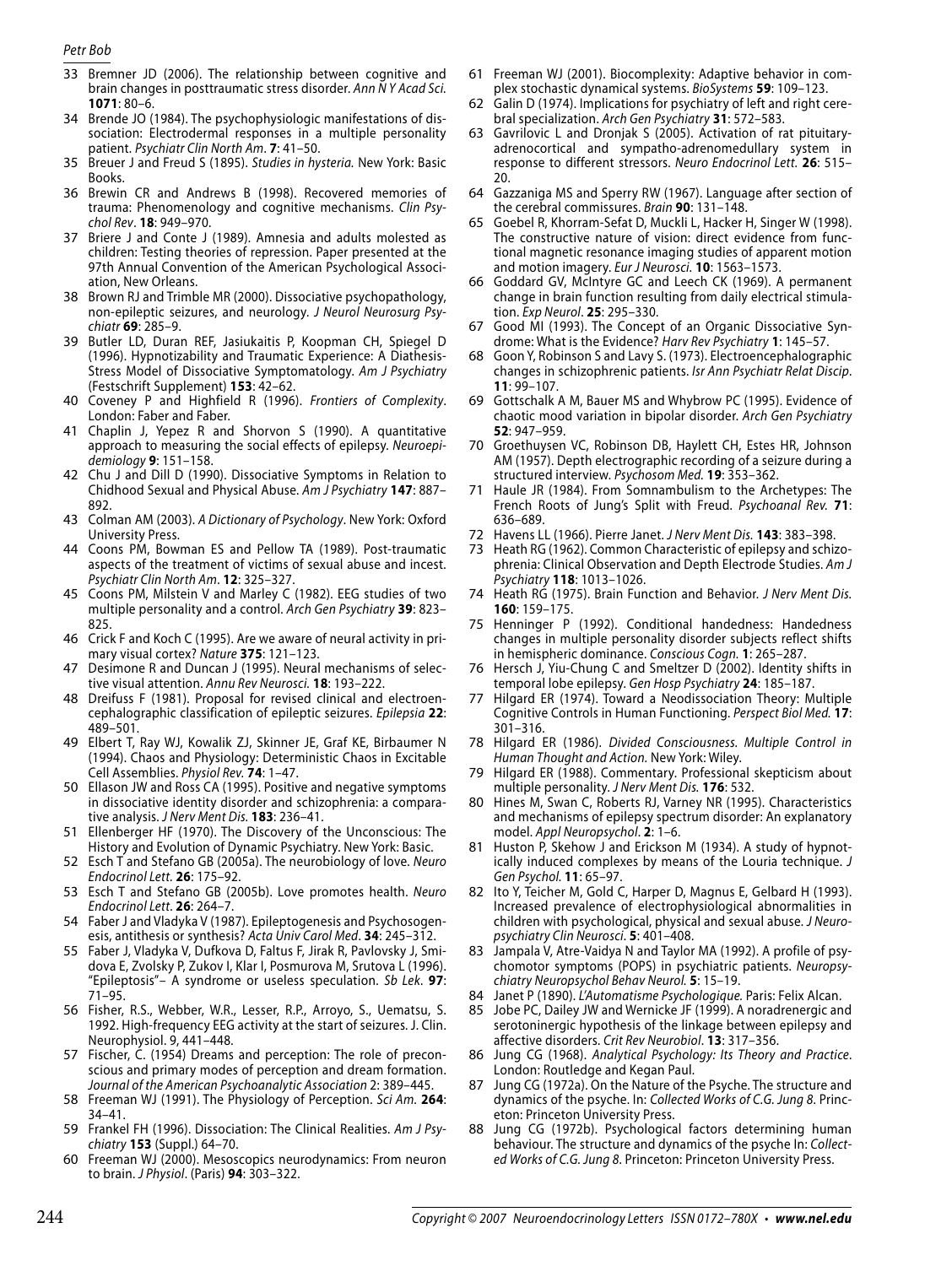- Jung CG (1972c). A Review of the Complex Theory. The struc-89 ture and dynamics of the psyche. In: *Collected Works of C.G. Jung 8*. Princeton: Princeton University Press
- 90 Jung CG (1973). Collected Works of C. G. Jung 2. Princeton: Princeton University Press.
- 91 Kanner AM (2000). Psychosis of Epilepsy: A Neurologist's Perspective. *Epilepsy Behav.* **1**: 219–227.
- 92 Kanner AM (2001). The Behavioral Aspects of Epilepsy: An Overview of Controversial Issues, *Epilepsy Behav*. **2**: 8–12.
- 93 Kanner AM and Balabanov A (2002). Depression and Epilepsy. How closely related are they? *Neurology* **58**: 827–839.
- 94 Kanwisher N (2001). Neural events and perceptual awareness. *Cognition* **79**: 89–113.
- 95 Putnam FW (1995). Investigating multiple personality disorder. *Br J Psychiatry* **166**: 122–123. Gazzaniga MS and Sperry RW (1967). Language after section of the cerebral commissures. *Brain* **90**: 131–148.
- 96 Kaplan HI and Sadock BJ (1991). Comprehensive Glossary of Psy*chiatry and Psychology*. Baltimore: Williams and Wilkins.
- 97 Kihlstrom JF (1987). The Cognitive Unconscious. Science 237: 1445–1452.
- 98 Kihlstrom JF (2004). Availability, accessibility, and subliminal perception. *Consciousness and Cognition* **13**: 92–100.
- 99 King JA, Rosal MC, Ma Y, Reed GW (2005). Association of stress, hostility and plasma testosterone levels. Neuro Edocrinol Lett **26**: 355–60.
- 100 Korn H and Faure P (2003). Is there chaos in the brain? II. Experimental evidence and related models. *C R Biol* **326**: 787–840.
- 101 Krishnamoorthy ES, Trimble MR, Sander JW, Kanner AM (2002). Forced normalization at the interface between epilepsy and psychiatry. *Epilepsy Behav.* **3**: 303–308.
- 102 Kuyk J, Spinhoven P, Van Emde Boas W, Van Dyck R (1999). Dissociation in Temporal Lobe Epilepsy and Pseudo-Epileptic Seizure Patients. *J Nerv Ment Dis.* **187**: 713–720.
- 103 Landolt H (1953). Some clinical electroencephalographical correlations in epileptic psychosis (twilight states). *Electroencephalogr Clin Neurophysiol.* **5**: 121.
- 104 Le Page KE, Schafer DV and Miller A (1992). Alternating unilateral lachrymation. Am J Clin Hypn **34**: 255–260.
- 105 Li D and Spiegel D (1992). A Neural Network Model of Dissociative Disorders. *Psychiatr Ann.* **22**: 144–47.
- 106 Libet B, Wright EW Jr, Einstein B, Pearl DK (1979). Subjective Refferal of the Timing for a Conscious Sensory Experience. *Brain* **102**: 193–224.
- 107 Luck SJ and Girelli M (1998). Electrophysiological approaches to the study of selective attention in the human brain. In: Parasuraman R, Editor. Cambridge, MA: *The attentive brain*, MIT Press, p. 71–94.
- 108 Lutzenberger W, Birbaumer N, Flor H, Rockstroh B, Elbert T (1992). Dimensional Analysis of the Human EEG and Inteligence. *Neurosci Lett*. **143**: 10–14.
- 109 Lynn S J, Maré C, Kvaal S, Segal D, Sivec H (1994). The hidden observer, hypnotic dreams, and age regression: Clinical implications. *Am J Clin Hypn*. **37**: 130–142.
- 110 Mace CJ and Trimble MR (1991). Psychosis following temporal lobe epilepsy: a report of six cases. *J Neurol Neurosurg Psychiatry* **54**: 639–644.
- 111 Marcel AJ (1983). Conscious and Unconscious Perception: An Approach to the Relations Between phenomenal experience and perceptual processes. *Cognit Psychol.* **15**: 238–300.
- 112 Marsh L, Rao V (2002). Psychiatric complications in patients with epilepsy: a review. *Epilepsy Res* **49**: 11–33.
- 113 Mc Clelland JL, Rumelhart DE and the PDP research group (1986). *Parallel Distributed Processing I, II*. Cambridge: MIT Press,.
- 114 Meares R (1999). The Contribution of Hughlings Jackson to an Understanding of Dissociation. *Am J Psychiat*. **156**: 1850–1855.
- 115 Meduna L (1935). Versuche über die biologische Beeinflussung des Ablaufes der Schizophrenie, in: Campher- und Cardiazolkräpfe. *Zeitschrift für Neurologie und Psychiatrie* **15**: 235–262.
- 116 Meduna L (1934). Über experimentelle Campherepilepsie. *Archiv für Psychiatrie*, **102**: 333–339.
- 117 Merskey, H. 1992. The manufacture of personalities. The production of multiple personality disorders. Br. J. Psychiatry 160, 327–40.
- 118 Mesulam MM (1981). Dissociative states with abnormal temporal lobe EEG. *Arch Neurol.* **38**: 176–181.
- 119 Monroe RR (1982). Limbic Ictus and Atypical Psychoses. *J Nerv Ment Dis*. **170**: 711–716.
- 120 Monroe RR (1978). The Episodic Psychoses of Vincent van Gogh. *J Nerv Ment Dis*. **166**: 480–488.
- 121 Mölle M, Marshall L, Lutzenberger W, Pietrowsky R, Fehm HL, Born J (1996). Enhanced Dynamic Complexity in the Human EEG during Creative Thinking. *Neurosci Lett.* **208**: 61–64.
- 122 Nakayama Y, Takahashi T, Radford MH (2005). Cortisol levels and prospective and retrospective memory in humans. *Neuro Endocrinol Lett.* **26**: 599–602.
- 123 Nemiah JC (1981). Dissociative Disorders. In: Freeman AM, Kaplan HI editors. *Comprehensive Textbook of Psychiatry*. Baltimore: Williams and Wilkins.
- 124 Pakalnis A, Drake ME, Kuruvilla J, Blake JK (1988). Forced normalization. *Arch Neurol*. **45**: 139.
- 125 Payne JD, Jackson ED, Ryan L, Hoscheidt S, Jacobs JW, Nadel L (2006). The impact of stress on neutral and emotional aspects of episodic memory. *Memory* **14**: 1–16.
- 126 Perrine KR (1991). Psychopathology in epilepsy. Semin Neurol. **11**: 175–181.
- 127 Poetzl O (1960). The Relationship between Experimentally Induced Dream Images and Indirect Vision. *Psychol Issues Monograph* **2**: 46–106.
- 128 Post RM, Weis SR and Smith MA (1995). Sensitization and kindling. In: Friedman MJ, Charney DS, Deutch AY, editors. *Neurobiological and clinical consequences of stress: From normal adaptation to posttraumatic stress disorder*. Philadelphia: Lipincott-Raven.
- 129 Putnam, F.W. 1989. Diagnosis and Treatment Multiple Personality Disorder, The Guilford Press, New York, London.
- 130 Putnam FW (1995). Investigating multiple personality disorder. *Br J Psychiatry* **166**: 122–123.
- 131 Putnam F (1997). Dissociation in Children and adolescents. A *developmental Perspective.* London, New York: The Guilford Press
- 132 Quen JM (1986). Split Minds/Split Brains. New York: New York University Press.
- 133 Read J, Perry BD, Moskowitz A, Connolly J (2001). The contribution of early traumatic events to schizophrenia in some patients: a traumagenic neurodevelopmental model. *Psychiatry* **64**: 319–45.
- 134 Reanault B, Signoret JL, Debruille B, Breton F, Bolgert F (1989). Brain Potentials Reveal Covert Facial Recognition in Prosopagnosia. *Neuropsychologia* **27**: 905–912.
- 135 Redington DJ and Reidbord SP (1992). Chaotic dynamics in autonomic nervous system activity of a patient during a psychotherapy session. *Biol Psychiatry* **31**: 993–1007.
- 136 Rees G, Russell C, Frith CD, Driver J (1999). Inattentional blindness versus inattentional amnesia for fixated but ignored words. *Science* **286**: 2504–2507.
- 137 Rickeport MM (1992). The interface between multiple personality, spirit mediumship and hypnosis. *Am J Clin Hypn*. **34**: 168– 77.
- 138 Roberts RJ, Varney NR and Paulsen JS (1990). Dichotic listening and complex partial seizures. *J Clin Exp Neuropsychol.* **12**: 448– 458.
- 139 Roberts RJ, Gorman LL, Lee GP, Hines ME, Richardson ED, Riggle TA, Varney NR (1992). The phenomenology of multiple partial seizure like symptoms without stereotyped spells: An epilepsy spectrum disorder? *Epilepsy Res.* **13**: 167–177.
- 140 Roberts RJ (1993). Commentary; Positive associations among dichotic listening errors, complex partial epileptic-like signs, and paranormal beliefs. *J Nerv Ment Dis.* **131**: 668–671.
- 141 Rosenbaum M (1980). The role of the term schizophrenia in the decline of diagnoses of multiple personality. *Arch Gen Psychiat*. **37**: 1383–1385.
- 142 Rubin N (2003). Binocular rivalry and perceptual multi-stability. *Trends Neurosci.* **26**: 289–291
- 143 Saver JL and Rabin J (1997). The neural substrates of religious experience. *J Neuropsychiatry Clin Neurosci.* **9**: 498–510.
- 144 Scharfetter C (1998). Dissociation and schizophrenia. Schizophrenias- a dissociative nosopoietic construct? *Fortschr Neurol Psychiatr.* **66**: 520–3.
- 145 Schenk L and Bear D (1981). Multiple personality and related dissociative phenomena in patients with temporal lobe epilepsy. *Am J Psychiatry* **138**: 1311–1316.